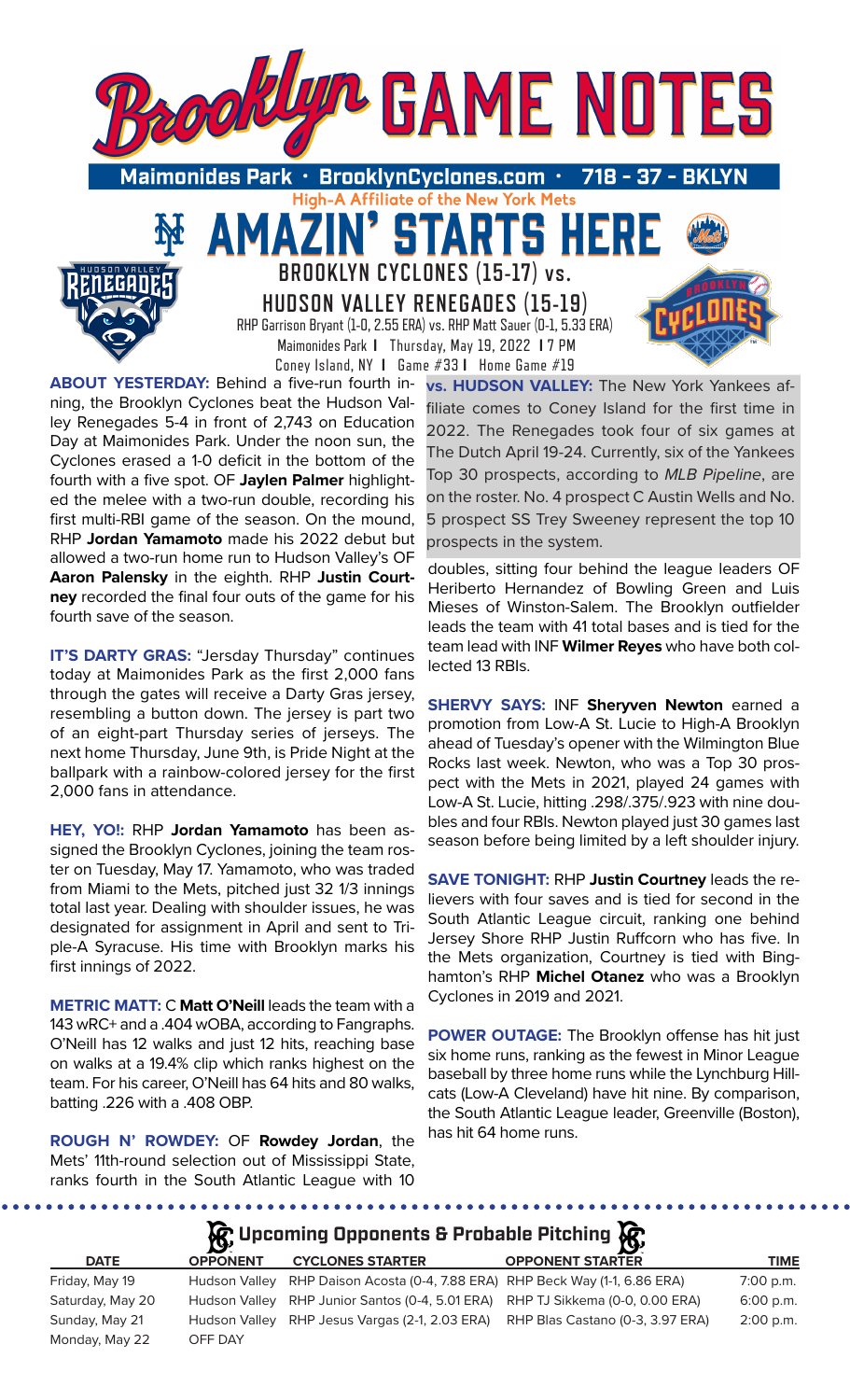| <b>MAY 19 VS HUDSON VALLEY</b>                                     |                     | <b>STARTING PITCHER</b>                                                                                                                                                                                                                             | <b>PAGE 2</b> |
|--------------------------------------------------------------------|---------------------|-----------------------------------------------------------------------------------------------------------------------------------------------------------------------------------------------------------------------------------------------------|---------------|
| $\mathbb{Z}$                                                       | # 35<br>Height: 6-4 | <b>GARRISON BRYANT</b><br>Weight: 226<br>Date of Birth: December 3, 1998<br>Age: 23<br>Hometown: Deerfield, NH<br><b>High School: Clearwater HS (FL)</b><br>Drafted: Mets 36th-round pick, 2016<br>Repertoire: 4-seam, curveball, slider, change-up | <b>RHP</b>    |
| <b>RDVANT IS RACK:</b> Garrison Rryant makes his first start since |                     | gngg e A                                                                                                                                                                                                                                            |               |

**BRYANT IS BACK:** Garrison Bryant makes his first start since April 30th and his first appearance in a game since May 8th at Aberdeen. Since Brooklyn has suffered either rain outs or fog outs, Bryant's outings have been pushed back. When he takes the mound tonight it will be for the first time in 11 days.

|             |            |            |     | 2022 GAME-BY-GAME        |               |    |    |   |    |            |
|-------------|------------|------------|-----|--------------------------|---------------|----|----|---|----|------------|
|             |            |            |     | <b>Brooklyn Cyclones</b> |               |    |    |   |    |            |
| <b>DATE</b> | <b>OPP</b> | <b>DEC</b> | ΙP  | н                        | R             | ER | BB |   | ΗR | <b>AVG</b> |
| 4/12        | JS         |            | 3.2 | 5                        |               |    |    | 6 | 0  | .333       |
| $4/17*$     | JS.        | W          | 2.0 |                          | 0             | O  |    |   | 0  | .273       |
| $4/24*$     | @HV        |            | 4.0 | 4                        |               |    |    | 3 | O  | .270       |
| 4/30        | BG         |            | 5.0 | 5                        | $\mathcal{P}$ | 2  | O  | 3 | O  | .268       |
| $5/8*$      | @ ABD      |            | 3.0 |                          | O             | 0  | з  | Δ | 0  | 250        |
|             |            |            |     |                          |               |    |    |   |    |            |

**2022:** Working mainly as a piggybacker, Bryant has allowed <sub>\* Indicates a relief appearance</sub> just five earned runs over 17 2/3 innings.

**2021:** Bryant spent 2021 with the Low-A St. Lucie Mets, breaking camp with the team in May. He made two starts before tearing his oblique in May. Did not pitch again until mid-August with the FCL Mets. Made one appearance with the Cyclones in September, allowing a career-high four home runs against Hudson Valley on September 8th.

**2019 SEASON:** Bryant put his name on the radar in 2019, leading the Cyclones pitching staff to a New York Penn League Championship over the Lowell Spinners. That season, Bryant was named to the mid-season All-Star team. Bryant struck out 75 batters in 75 innings and pitched a pair of seven-inning games for the Cyclones.

**MAN, YOU MOVE:** Bryant grew up in Deerfield, New Hampshire but moved to and grew up in the Clearwater, FL area. Bryant now makes his home in Saratoga Springs, NY.

| K%                        | BB%                                     | <b>HR/9</b>                 |
|---------------------------|-----------------------------------------|-----------------------------|
| 23.6%                     | 8.3%                                    | 0.00                        |
| <b>BABIP</b>              | GB%                                     | FIP                         |
| .333                      | 43.5%                                   | 3.09                        |
|                           | <b>BRYANT'S SEASON AND CAREER HIGHS</b> |                             |
| 2022 Season               |                                         | Career                      |
| 6 (4/12 vs. Jersey Shore) | <b>Strikeouts</b>                       | 9 (8/26/19 vs. Vermont)     |
| None                      | <b>Double Digit K Games</b>             | None                        |
| 5 (4/12 vs. Jersey Shore) | <b>High Hits, Game</b>                  | 9 (8/20/18 @ Greeneville)   |
| None                      | <b>High HR, Game</b>                    | 4 (9/8/21 at Hudson Valley) |

| 5 (4/12 vs. Jersey Shore)                          | <b>High Hits, Game</b>  | 9 (8/20/18 @ Greeneville)     |
|----------------------------------------------------|-------------------------|-------------------------------|
| None                                               | <b>High HR, Game</b>    | 4 (9/8/21 at Hudson Valley)   |
| 2 (2x, 4/30 vs. Bowling Green) High Runs, Game     |                         | 9 (7/14/18 vs. Elizabethton)  |
| 3 (5/8 at Aberdeen)                                | <b>High Walks, Game</b> | 4 (7/8/18 @ Bluefield)        |
| 5.0 (4/30 vs. Bowling Green) Innings Pitched, Game |                         | 7 (2x, 7/21/19 @ Connecticut) |
| None                                               | <b>Complete Games</b>   | None                          |
| None                                               | <b>Shutouts</b>         | None                          |
|                                                    |                         |                               |

|                  |          |                    |              |     |            |      |     |           |            |            |                                             |          |            | <b>CYCLONES STARTING PITCHER BREAKDOWN</b>            |          |     |                 |     |     |    |            |
|------------------|----------|--------------------|--------------|-----|------------|------|-----|-----------|------------|------------|---------------------------------------------|----------|------------|-------------------------------------------------------|----------|-----|-----------------|-----|-----|----|------------|
|                  |          |                    |              |     |            |      |     |           |            |            | <b>STARTER</b>                              |          |            | <b>GS Quality StartsRun SupportRS/Start BC Record</b> |          |     |                 |     |     |    |            |
|                  |          |                    |              |     |            |      |     |           |            |            | Acosta                                      |          |            | 6                                                     | O        |     | 8               |     | 1.3 |    | $O - 6$    |
|                  |          |                    |              |     |            |      |     |           |            |            | <b>Bryant</b>                               |          |            |                                                       | O        |     | 10 <sup>°</sup> |     | 3.3 |    | $2 - 0$    |
|                  |          |                    |              |     |            |      |     |           |            |            | Chacin                                      |          |            |                                                       | $\Omega$ |     | 18              |     | 4.5 |    | $3-1$      |
|                  |          | <b>CATCHER ERA</b> |              |     |            |      |     |           |            |            | Clenney                                     |          |            |                                                       | $\Omega$ |     | 5               |     | 5.0 |    | $1 - 0$    |
| <b>NAME</b>      | G        | ER                 | <b>INN</b>   |     | <b>ERA</b> |      |     |           |            |            | Griffin                                     |          |            |                                                       | $\Omega$ |     | 8               |     | 4.0 |    | $2 - 0$    |
|                  |          |                    |              |     |            |      |     |           |            |            | Ocampo                                      |          |            | 3                                                     | 0        |     | 9               |     | 3.0 |    | $1 - 2$    |
| Gaddis           | 10       | 39                 | 85           |     |            | 4.13 |     |           |            |            | Rojas                                       |          |            | 5                                                     | $\Omega$ |     | 17              |     | 3.4 |    | $3-2$      |
| Mena             | 11       | 32                 | 92           |     |            | 3.13 |     |           |            |            | Santos                                      |          |            | 6                                                     | $\Omega$ |     | 12              |     | 2.0 |    | $1 - 5$    |
| O'Neill          | 11       | 33                 | 78           |     | 3.81       |      |     |           |            |            | Vargas                                      |          |            |                                                       |          |     | 5               |     | 5.0 |    | $O-1$      |
|                  |          |                    |              |     |            |      |     |           |            |            | <b>BROOKLYN CYCLONES PITCHING BREAKDOWN</b> |          |            |                                                       |          |     |                 |     |     |    |            |
|                  | W-L      | <b>ERA</b>         | IP<br>н      | R   | ER         | BB   | ĸ   | <b>HR</b> | <b>AVG</b> |            |                                             | W-L      | <b>ERA</b> | IP                                                    | н        | R   | ER              | BB  | ĸ   | HR | <b>AVG</b> |
| <b>STARTERS</b>  | $2 - 12$ | 3.87               | 116.1<br>101 | 59  | 50         | 51   | 111 | 4         |            | 232 HOME   |                                             | $11 - 7$ | 3.47       | 158.0 122                                             |          | 64  | 61              | 72  | 165 | 6  | .210       |
| <b>RELIEVERS</b> | $13 - 5$ | 3.25               | 149.2<br>114 | 57  | 54         | 80   | 170 | 6         |            | .210 ROAD  |                                             | $4-10$   | 3.58       | 108.0 93                                              |          | 52  | 43              | 59  | 116 | 4  | .234       |
| TOTAL            | 15-17    | 3.52               | 266.0 215    | 116 | 104        | 131  | 281 | 10        |            | .220 TOTAL |                                             | 15-17    | 3.52       | 266.0 215                                             |          | 116 | 104             | 131 | 281 | 10 | .220       |

**BULLPEN NOTES**

-RHP Hunter Parsons leads the relievers with a 36.4% strikeout rate and a 1.51 FIP (best among all pitchers) -RHP Brendan Hardy has the highest swinging strike rate with a 19.2% mark amongst the entire pitching staff -RHP Sammy Tavarez's .136 BABIP is the lowest mark amongst the relievers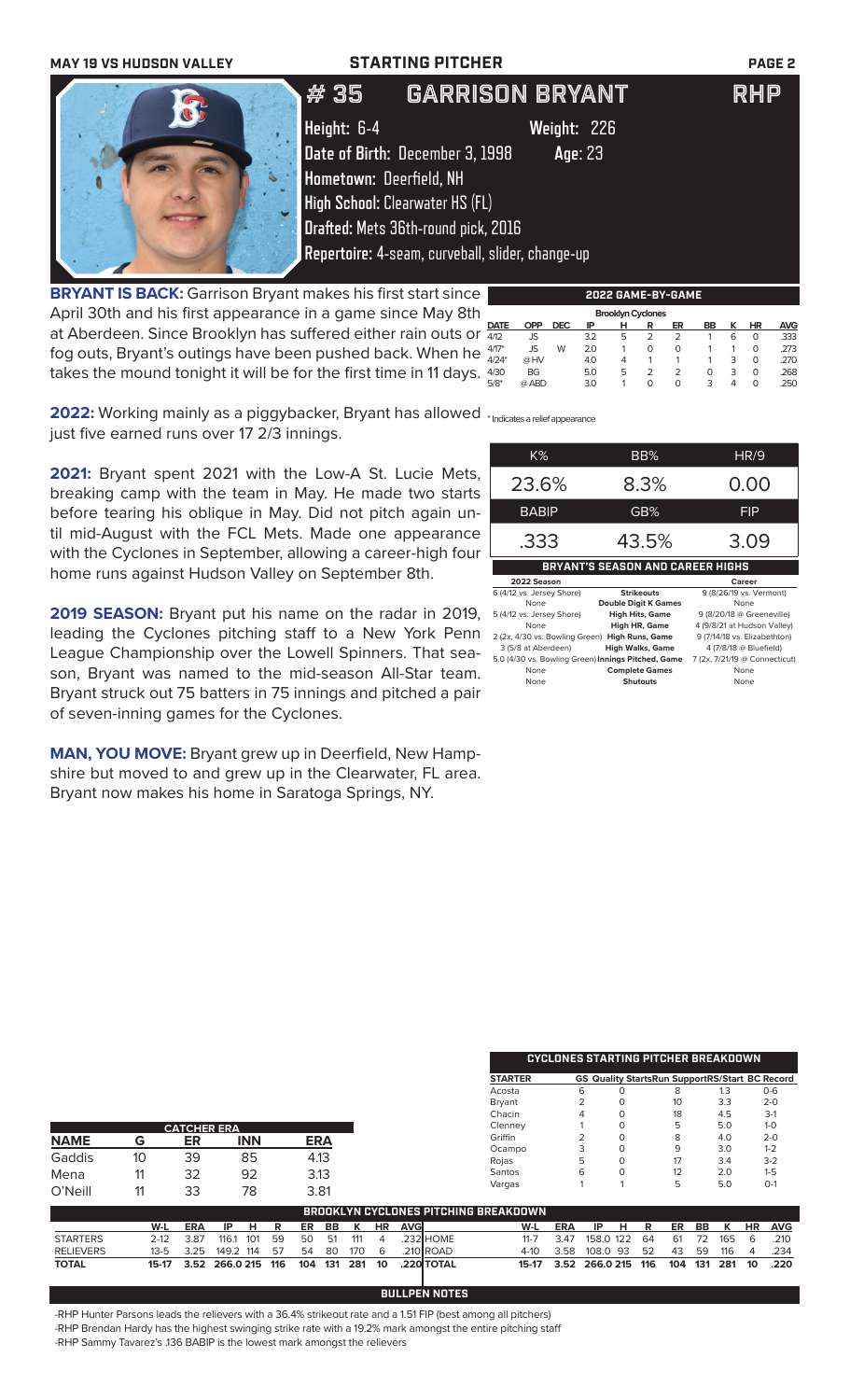| <b>MAY 19 VS HUDSON VALLEY</b>                                                                                                                      |                                                                                                                                                                                         | <b>BATTING PAGES</b>                                                                                                                                                                                                                                                                                                                                                                                                                                                                                                                                        | <b>PAGE 3</b>                                                                                                                                                                        |
|-----------------------------------------------------------------------------------------------------------------------------------------------------|-----------------------------------------------------------------------------------------------------------------------------------------------------------------------------------------|-------------------------------------------------------------------------------------------------------------------------------------------------------------------------------------------------------------------------------------------------------------------------------------------------------------------------------------------------------------------------------------------------------------------------------------------------------------------------------------------------------------------------------------------------------------|--------------------------------------------------------------------------------------------------------------------------------------------------------------------------------------|
| <b>22 BRANDEN FRYMAN - INF</b><br>#<br>Last Game: 1-3, RBI                                                                                          | <b>Home: 1-8</b>                                                                                                                                                                        | Last HR:                                                                                                                                                                                                                                                                                                                                                                                                                                                                                                                                                    | .133, 0 HR, 4 RBI, .153 wOBA, wRC+ -17<br>Season High, Hits: 1 (2x, 5/18 vs HV)                                                                                                      |
| <b>RISP: 2-8</b><br><b>Streak:</b> 1 G (1-3)                                                                                                        | <b>Road: 1-7</b><br>On-base Streak: 1 G (5/18-pres.) Multi-RBI Games:                                                                                                                   | <b>Multi-Hit Games:</b>                                                                                                                                                                                                                                                                                                                                                                                                                                                                                                                                     | <b>Season High, Runs:</b><br>Season High, RBI: 3 (5/4 at ABD)<br>Season High, SB:                                                                                                    |
| hitting .120.                                                                                                                                       |                                                                                                                                                                                         | • Enters his fourth year in the Mets organizationreceived from Double-A Binghamton on Monday, May 2Was 3-for-25 in eight games with Double-A Binghamton,                                                                                                                                                                                                                                                                                                                                                                                                    |                                                                                                                                                                                      |
| playing five games                                                                                                                                  |                                                                                                                                                                                         | • Played 69 games with Low-A St. Lucie in 2021, posting a .229/.297/.309 slash line with 11 doubles, three home runs, 26 RBIs before promotion to Brooklyn 9/15,<br>• Won a title with the 2019 NYPL Champion Brooklyn CyclonesDrafted in the 21st round of the 2019 MLB Draft out of SamfordSon of former big leaguer Travis                                                                                                                                                                                                                               |                                                                                                                                                                                      |
|                                                                                                                                                     |                                                                                                                                                                                         | Fryman who is a current coach in the Cleveland system as the Special Assistant of Player Development, Infield                                                                                                                                                                                                                                                                                                                                                                                                                                               |                                                                                                                                                                                      |
| #1<br><b>NIC GADDIS - C/3B</b>                                                                                                                      |                                                                                                                                                                                         |                                                                                                                                                                                                                                                                                                                                                                                                                                                                                                                                                             | .197, O HR, 10 RBI, .266 wOBA, wRC+ 55                                                                                                                                               |
| Last Game: DNP<br><b>RISP:</b> 5-18 (.278)<br><b>Hitting Streak:</b> $4 G (6-14)$                                                                   | <b>Home: 10-39</b><br><b>Road: 4-32</b><br><b>On-Base Streak:</b> 5 G (5/4-pres.)                                                                                                       | Last HR:<br>Multi-Hit Games: 4 (5/11 vs. Wilmington)<br>Multi-RBI Games: 2 (5/4 at Aberdeen)                                                                                                                                                                                                                                                                                                                                                                                                                                                                | Season High, Hits: 2 (3x, 5/11 vs. WIL)<br>Season High, Runs: 2 (4/16 at JS G2)<br><b>Season High, RBI:</b> 2 (2x, 5/4 at ABD)<br>Season High, SB:                                   |
|                                                                                                                                                     | • Hit a combined .192 across 40 games in 2019 with Brooklyn and the GCL Mets                                                                                                            | · Enters his fourth year in the Mets organizationMade stops in Low-A St. Lucie, High-A Brooklyn, and Double-A Binghamton in 2021totaled 48 games.<br>• Returns to Coney Island where he was a member of the 2019 Cyclones for 15 games before being transferred to the GCL Mets.<br>• Drafted by the Mets in the 16th round of the 2019 MLB Draft out of Jacksonville StateHails from Trenton, GA.                                                                                                                                                          |                                                                                                                                                                                      |
| # 26 ROWDEY JORDAN - OF                                                                                                                             |                                                                                                                                                                                         |                                                                                                                                                                                                                                                                                                                                                                                                                                                                                                                                                             | .250, 0 HR, 13 RBI, .345 wOBA, wRC+ 105                                                                                                                                              |
| Last Game: 0-3, BB<br><b>RISP: 8-31 (.258)</b><br>Streak:                                                                                           | <b>Home: 14-62</b><br><b>Road: 13-46</b>                                                                                                                                                | Last HR:<br>Multi-Hit Games: 4 (5/10 vs. Wilmington)<br>On-Base Streak: 6 G (5/11vs. WIL) Multi-RBI Games: 3 (4/22 at Hudson Valley)                                                                                                                                                                                                                                                                                                                                                                                                                        | Season High, Hits: 4 (4/22 at HV)<br>Season High, Runs: 2 (2x, 5/17 vs. HV)<br><b>Season High, RBI: 3 (2x, 4/22 at HV)</b><br><b>Season High, SB:</b> 2 (2x, 5/17 vs. HV)            |
|                                                                                                                                                     | • Appeared in 30 games with Low-A St. Lucie in 2021Drove in 13 runs with five extra-base hits<br>five Bulldogs selected in the 2021 MLB DraftBorn William Kevin Jordan.                 | • Enters second year with the Mets organizationSelected in the 11th Round in the 2021 MLB Draft out of Mississippi State<br>• Won the 2021 College World Series with Mississippi StateNamed to the College World Series All-Tournament TeamSecond-Team All-SEC selectionOne of                                                                                                                                                                                                                                                                              |                                                                                                                                                                                      |
| <b>BRANDON McILWAIN - OF</b><br># 12                                                                                                                |                                                                                                                                                                                         |                                                                                                                                                                                                                                                                                                                                                                                                                                                                                                                                                             | .250, 1 HR, 6 RBI, .330 w0BA, wRC+ 96                                                                                                                                                |
| Last Game: 1-3, RBI, R, BB, SB<br><b>RISP: 6-31 (.194)</b><br><b>Streak:</b> 1 G (1-3)                                                              | <b>Home: 16-49</b><br><b>Road: 4-31</b>                                                                                                                                                 | Last HR: 4/17 vs. Jersey Shore<br>Multi-Hit Games: 5 (5/14 vs. Wilmington)<br><b>On-Base Streak: 1 G (5/18-pres.) Multi-RBI Games: 1 (4/26 at Bowling Green)</b>                                                                                                                                                                                                                                                                                                                                                                                            | Season High, Hits: 3 (4/26 vs. BG)<br>Season High, Runs: 1 (3x, 5/18 vs. HV)<br><b>Season High, RBI: 2 (4/26 vs. BG)</b><br><b>Season High, SB:</b> 1 (6x, 5/18 vs. HV)              |
| touchdowns, while running for four more                                                                                                             | • Signed as a non-drafted free agent on June 18, 2020 with the New York Mets<br>• Drafted by the Miami Marlins in the 26th round (771st overall) in the 2019 MLB Draft but did not sign | • Enters his second season as a member of the Mets organization Played 2021 season with Low-A St. Luciebatted .250 with seven home runs in 74 games<br>• Played collegiately at Californiadual sport athlete competing in football and baseballPlayed in 10 games with two starts at QB for Cal in 2018threw for two                                                                                                                                                                                                                                        |                                                                                                                                                                                      |
| <b>JOSE MENA - C</b>                                                                                                                                |                                                                                                                                                                                         |                                                                                                                                                                                                                                                                                                                                                                                                                                                                                                                                                             | .295, 1 HR, 9 RBI, .324 wOBA, wRC+ 92                                                                                                                                                |
| Last Game: $0-3$ , $R$<br><b>RISP:</b> 5-22 (.227)<br>Streak:                                                                                       | <b>Home: 14-43</b><br><b>Road: 4-18</b><br><b>On-Base Streak:</b>                                                                                                                       | Last HR: 5/8 at Aberdeen<br>Multi-Hit Games: 6 (5/17 vs. Hudson Valley)<br><b>Multi-RBI Games:</b> 2 (4/29 vs. Bowling Green)                                                                                                                                                                                                                                                                                                                                                                                                                               | Season High, Hits: 2 (6x, 5/17 vs. HV)<br><b>Season High, Runs: 1 (4x, 5/18 vs. HV)</b><br><b>Season High, RBI:</b> 2 (2x, 4/29 vs. BG)<br>Season High, SB:                          |
| • Won the NYPL Title with Brooklyn in 2019<br>• Signed as an International free agent on June 22, 2016                                              |                                                                                                                                                                                         | • Enters his seventh season with the Mets organization Played in 31 games across High-A Brooklyn and AA Binghamton in 2021<br>• Born in Cotui, Dominican RepublicOne of the oldest cities in Americas, founded in 1505Average temperature in 90 degrees.                                                                                                                                                                                                                                                                                                    |                                                                                                                                                                                      |
| # 20 TANNER MURPHY - OF                                                                                                                             |                                                                                                                                                                                         |                                                                                                                                                                                                                                                                                                                                                                                                                                                                                                                                                             | .182, 0 HR, 2 RBI, .235 wOBA, wRC+ 35                                                                                                                                                |
| Last Game: DNP<br><b>RISP: 1-16 (.063)</b><br><b>Streak: 1G (1-4)</b>                                                                               | <b>Home: 4-21</b><br><b>Road: 2-12</b><br>On-Base Streak: 1 G (5/14-pres.) Multi-RBI Games:                                                                                             | Last HR:<br><b>Multi-Hit Games:</b>                                                                                                                                                                                                                                                                                                                                                                                                                                                                                                                         | Season High, Hits: 1 (6x, 5/15 vs. WIL)<br>Season High, Runs: 1 (4/29 vs. BG)<br>Season High, RBI: 1 (2x, 5/4 at ABD)<br>Season High, SB:                                            |
| between the two levels                                                                                                                              |                                                                                                                                                                                         | • Enters his fourth year with the Mets organization in 2022 Split the 2021 season between Low-A St. Lucie and High-A Brooklyndrove in 19 runs in 44 games<br>• Selected by the Mets in the 18th round in the 2019 MLB DraftPlayed 40 games with ROA Kingsport in 2019<br>• Starred at North Florida2019 ASUN Baseball Scholar Athlete of the YearSet the UNF career stolen base record11th outfielder drafted in school history.                                                                                                                            |                                                                                                                                                                                      |
|                                                                                                                                                     |                                                                                                                                                                                         |                                                                                                                                                                                                                                                                                                                                                                                                                                                                                                                                                             |                                                                                                                                                                                      |
|                                                                                                                                                     | <b>Home: 4-20</b>                                                                                                                                                                       | Last HR:                                                                                                                                                                                                                                                                                                                                                                                                                                                                                                                                                    | .200, 0 HR, 2 RBI, .340 WOBA, WRC+ 102<br>Season High, Hits: 1 (3x, 5/18 vs. HV)                                                                                                     |
| <b>SHERVYEN NEWTON - INF</b>                                                                                                                        |                                                                                                                                                                                         | <b>Multi-Hit Games:</b>                                                                                                                                                                                                                                                                                                                                                                                                                                                                                                                                     | Season High, Runs: 1 (2x, 5/17 vs. HV)                                                                                                                                               |
|                                                                                                                                                     | Road:<br>On-base streak: 6 G (5/10vs. WIL) Multi-RBI Games:                                                                                                                             |                                                                                                                                                                                                                                                                                                                                                                                                                                                                                                                                                             | <b>Season High, RBI:</b> 1 (2x, 5/17 vs. HV)<br>Season High, SB:                                                                                                                     |
|                                                                                                                                                     | • Signed for \$50,000 out of the Netherlands in July of 2015                                                                                                                            | • Enters his eighth year in the New York Mets organization in 2022received promotion from Low-A St. Lucie on May 10<br>. In 24 games with Low-A St. Lucie, Newton hit .298 with four home runs and 16 RBIs with a .375 OBP and nine doubles<br>• Entered 2021 as a Top 30 Mets prospect, ranked No. 26 according to MLB Pipeline, but was injured and limited to 30 games last season with left shoulder inj.<br>• Enters the 2022 season with 296 professional games under his belt, spent 2019 with Low-A Columbia at full season ball for the first time |                                                                                                                                                                                      |
| <b>MATT O'NEILL - C</b><br>15                                                                                                                       |                                                                                                                                                                                         |                                                                                                                                                                                                                                                                                                                                                                                                                                                                                                                                                             |                                                                                                                                                                                      |
| #8<br><b>Last Game: 1-4, 2B</b><br><b>RISP: 2-5</b><br><b>Streak: 2 G (2-6)</b><br>Last Game: 0-2, 2 BB, R<br><b>RISP:</b> $4-15$ (.267)<br>Streak: | <b>Home: 5-29</b><br><b>Road: 7-19</b><br>On-base streak: 9 G (4/29-pres.) Multi-RBI Games:                                                                                             | Last HR:<br>Multi-Hit Games: 4 (5/17 vs. Hudson Valley)                                                                                                                                                                                                                                                                                                                                                                                                                                                                                                     | .250, 0 HR, 3 RBI, .404 w0BA, wRC+ 143<br>Season High, Hits: 2 (3x, 5/17 vs. WIL)<br>Season High, Runs: 3 (4/22 at HV)<br>Season High, RBI: 1 (2x, 5/11 vs. WIL)<br>Season High, SB: |

**Last Game:** 2-3, 2B, 2 RBI, BB, R **Home:** 8-40 **Last HR:** 5/17 vs. Hudson Valley **Season High, Hits:** 2 (3x, 5/18 vs. HV) **RISP:** 4-23 (.174) **Road:** 5-39 **Multi-Hit Games:** 3 (5/18 vs. Hudson Valley) **Season High, Runs:** 1 (6x, 5/18 vs. HV) **Streak:** 3 G (4-10) **On-base streak:** 3 G (5/15-pres.) **Multi-RBI Games:** 1 (5/18 vs. Hudson Valley) **Season High, RBI:** 2 (5/18 vs. HV) **Season High, Hits: 2** (3x, 5/18 vs. HV)<br> **Season High, Hits: 2** (3x, 5/18 vs. HV)<br> **RISP: 4-23** (.174)<br> **Season High, Runs: 1** (6x, 5/18 vs. HV)<br> **Season High, Runs: 1** (6x, 5/18 vs. HV)<br> **Season High, RBI:** 2 (3x, 5/18 v

• Enters his fifth year in the Mets organization...No. 14 prospect in the Mets system, according to *MLB Pipeline*...Experienced first full season in 2021, playing 66 games with Low-A St. Lucie before an August promotion to High-A to play 39 games with Brooklyn

• Spent 2018 and 2019 with short season teams in the GCL and Kingsport • Drafted in the 22nd round of the 2018 MLB Draft out of Holy Cross (NY) High School in Flushing as one of four ever in school history to be drafted directly from high school...\$200K signing bonus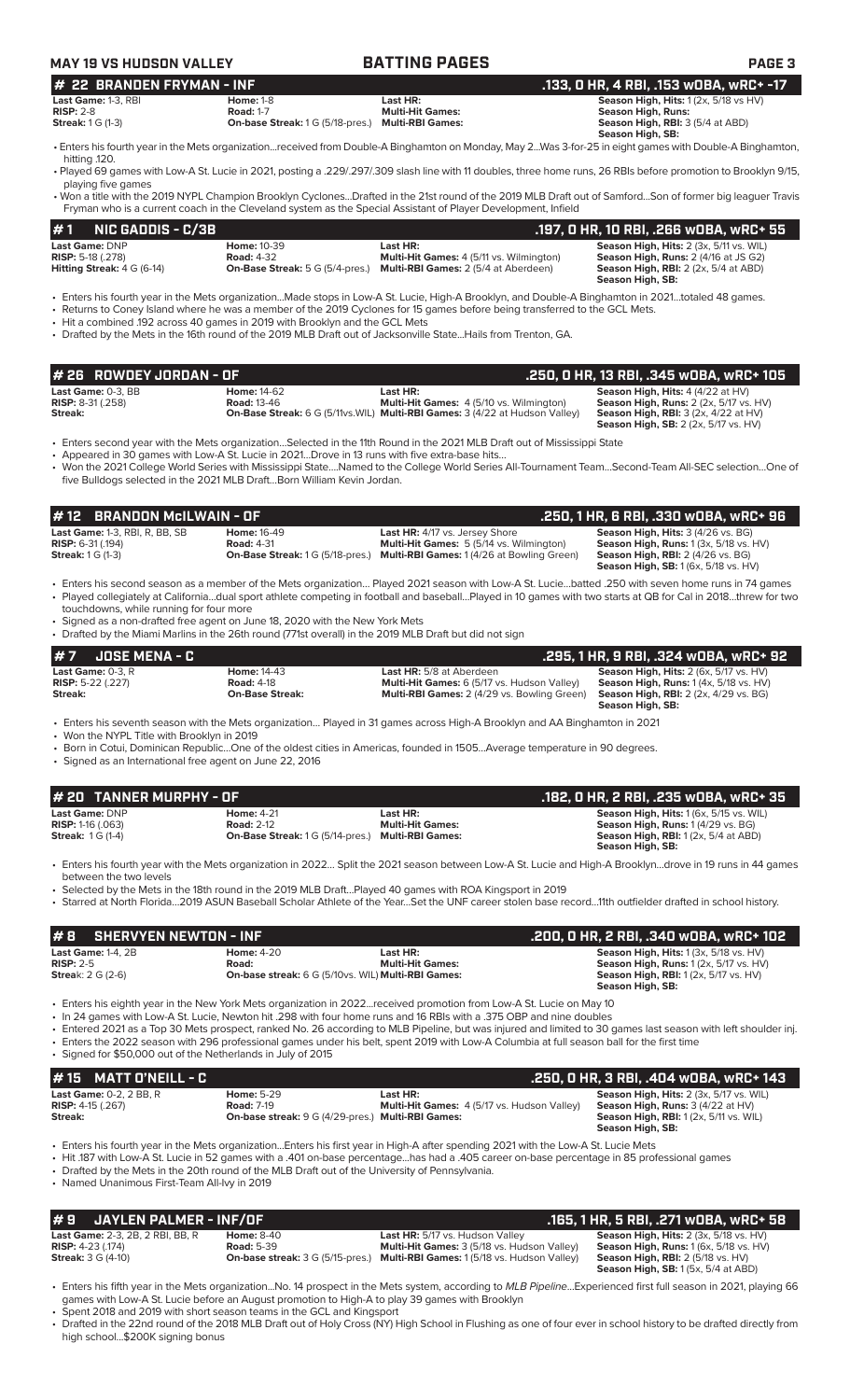| <b>MAY 19 VS HUDSON VALLEY</b>                                                    |                                                                                                                                                                                                                                                                                 | <b>BATTING PAGES</b>                                                                                                                                                                                                                                                                                                                                                                                                                                             | <b>PAGE 4</b>                                                                                                                                                                                            |
|-----------------------------------------------------------------------------------|---------------------------------------------------------------------------------------------------------------------------------------------------------------------------------------------------------------------------------------------------------------------------------|------------------------------------------------------------------------------------------------------------------------------------------------------------------------------------------------------------------------------------------------------------------------------------------------------------------------------------------------------------------------------------------------------------------------------------------------------------------|----------------------------------------------------------------------------------------------------------------------------------------------------------------------------------------------------------|
| <b>JOSE PEROZA - INF</b><br>#4                                                    |                                                                                                                                                                                                                                                                                 |                                                                                                                                                                                                                                                                                                                                                                                                                                                                  | .188, 0 HR, 5 RBI, .229 wOBA, wRC+ 31                                                                                                                                                                    |
| Last Game: DNP<br><b>RISP:</b> 5-22 (.227)<br>Streak:                             | <b>Home: 8-40</b><br><b>Road: 8-45</b><br>On-base streak: 4 G (5/8-pres.)                                                                                                                                                                                                       | Last HR:<br>Multi-Hit Games: 3 (5/8 at Aberdeen)<br><b>Multi-RBI Games:</b>                                                                                                                                                                                                                                                                                                                                                                                      | Season High, Hits: 2 (3x, 5/8 at ABD)<br>Season High, Runs: 2 (2x, 5/4 at ABD)<br><b>Season High, RBI:</b> 1 (5x, 5/10 vs. WIL)<br>Season High, SB:                                                      |
| the Cyclones, where he hit five home runs                                         | • Part of Brooklyn's 2019 New York-Penn League Championship Team.<br>· Signed as non-drafted international free agent signing on July 2, 2016 from Venezuela.                                                                                                                   | • Enters his seventh year in the Mets organizationAdvanced to Low-A St. Lucie in 2021 slashing .274/.404/.442Spent the final 38 games of the season with<br>• Ranked as the No. 19 prospect in the Mets farm system, according to Baseball America and the No. 29 prospect according to MLB Pipeline                                                                                                                                                             |                                                                                                                                                                                                          |
| <b>WILMER REYES - UTL</b><br>#2                                                   |                                                                                                                                                                                                                                                                                 |                                                                                                                                                                                                                                                                                                                                                                                                                                                                  | .212, 1 HR, 14 RBI, .242 WOBA, WRC+ 40                                                                                                                                                                   |
| Last Game: 1-4, RBI, SB<br><b>RISP:</b> $8-36$ (.222)<br><b>Streak:</b> 1 G (1-4) | <b>Home: 18-71</b><br><b>Road: 7-47</b><br><b>On-base streak:</b> 1 G (5/18-pres.)                                                                                                                                                                                              | Last HR: 4/30 vs. Bowling Green<br>Multi-Hit Games: 5 (4/30 vs. Bowling Green)<br>Multi-RBI Games: 3 (5/8 at ABD - G1)                                                                                                                                                                                                                                                                                                                                           | Season High, Hits: 3 (2x, 4/28 vs. BG)<br>Season High, Runs: 3 (4/30 vs. BG)<br><b>Season High, RBI: 5 (4/28 vs. BG)</b><br><b>Season High, SB: 1 (4x, 5/18 vs. HV)</b>                                  |
| Binghamton.                                                                       |                                                                                                                                                                                                                                                                                 | • Enters his seventh year in the Mets organizationWon a New York-Penn League title with Brooklyn in 2019<br>• Reinstated to Brooklyn from rehab assignment with FCL Mets late in 2021 when SS Ronny Mauricio and OF Antoine Duplantis were promoted to Double-A                                                                                                                                                                                                  |                                                                                                                                                                                                          |
| • 23 year old hails from Mao, Dominican Republic                                  |                                                                                                                                                                                                                                                                                 | • Hit .323 with a .350 on-base percentage in 2019 as the top hitter on the 2019 NYPL Champion Brooklyn Cyclones                                                                                                                                                                                                                                                                                                                                                  |                                                                                                                                                                                                          |
| # 23 MATT RUDICK - OF                                                             |                                                                                                                                                                                                                                                                                 |                                                                                                                                                                                                                                                                                                                                                                                                                                                                  | .184, 0 HR, 1 RBI, .314 wOBA, wRC+ 85                                                                                                                                                                    |
| Last Game: DNP<br><b>RISP: 1-10</b><br><b>Streak: 3 G (4-9)</b>                   | <b>Home: 6-18</b><br><b>Road: 1-20</b>                                                                                                                                                                                                                                          | Last HR:<br>Multi-Hit Games: 1 (4/28 vs. Bowling Green)<br>On-base streak: 3 G (4/27-pres.) Multi-RBI Games: 1 (4/28 vs. Bowling Green)                                                                                                                                                                                                                                                                                                                          | Season High, Hits: 2 (4/28 vs. BG)<br>Season High, Runs: 2 (3x, 4/28 vs. BG)<br><b>Season High, RBI:</b> 1 (4/28 vs. BG)<br><b>Season High, SB: 2 (4/20 at HV)</b>                                       |
| • Member of the 15u USA Baseball national team                                    | • Drafted in the 13th Round in the 2021 MLB DraftStarred collegiately at San Diego State<br>• Named First-Team All-Mountain West selection in 2021 Hit .410 as a Redshirt-Junior<br>· Scripps Rach alumni include SNL cast member Kyle Mooney and PGA golfer Xander Schauffele. | • Enters his second year with the Mets organizationplayed 21 games with the FCL Mets, hitting. 303 (23-76) with a .404 OBP.                                                                                                                                                                                                                                                                                                                                      |                                                                                                                                                                                                          |
| <b>WARREN SAUNDERS - INF</b><br># 10                                              |                                                                                                                                                                                                                                                                                 |                                                                                                                                                                                                                                                                                                                                                                                                                                                                  | .236, 0 HR, 2 RBI, .314 wOBA, wRC+ 85                                                                                                                                                                    |
| Last Game: DNP<br><b>RISP:</b> 2-11 (.182)<br>Streak:                             | <b>Home: 10-32</b><br><b>Road: 3-19</b><br><b>On-base streak:</b> 1 G (5/17-pres.)                                                                                                                                                                                              | Last HR:<br><b>Multi-Hit Games:</b> 4 (5/14 vs. Wilmington))<br><b>Multi-RBI Games:</b>                                                                                                                                                                                                                                                                                                                                                                          | Season High, Hits: 3 (5/14 vs. WIL)<br>Season High, Runs: 2 (4/29 vs. BG)<br>Season High, RBI: 1 (2x, 4/30 vs. BG)<br>Season High, SB:                                                                   |
| in his final game at Yankee Stadium.                                              | • Signed as an international free agent in 2018 out of Grand Bahama, Bahamas                                                                                                                                                                                                    | • Enters his fifth year in the Mets organization and third seasonPlayed his first full season in 2021 with the Low-A St. Lucie Mets and led the team in hits (84) and<br>ranked second in total bases (105) behind Top-10 Mets prospect Alex Ramirezplays outfield and all four infield positions<br>• Recent players from the Bahamas include Miami's Jazz Chisholm and Antoan Richardson, famous for scoring from second base on Derek Jeter's walk-off single |                                                                                                                                                                                                          |
| <b>JT SCHWARTZ - INF</b><br># 3                                                   |                                                                                                                                                                                                                                                                                 |                                                                                                                                                                                                                                                                                                                                                                                                                                                                  | .248, 1 HR, 6 RBI, .337 wOBA, wRC+ 101                                                                                                                                                                   |
| Last Game: 0-4<br><b>RISP: 9-33 (.273)</b><br>Streak:                             | Home: 19-58 (.328)<br><b>Road:</b> 7-47 (.149)<br>On-base streak:                                                                                                                                                                                                               | Last HR: 4/12 vs. Jersey Shore<br>Multi-Hit Games: 9 (5/15 vs. Wilmington)<br>Multi-RBI Games: 2 (4/20 at Hudson Valley)                                                                                                                                                                                                                                                                                                                                         | Season High, Hits: 3 (2x, 5/10 vs. WIL)<br>Season High, Runs: 3 (4/26 vs. BG)<br>Season High, RBI: 2 (3x, 5/11 vs. WIL)<br>Season High, SB:                                                              |
| the seventh highest in single-season UCLA history                                 | two stealsMLB Pipeline ranks Schwartz as the number 19 overall prospect in the Mets organization.<br>• His UCLA teammate Kevin Kendall was also drafted by the Mets in 2021                                                                                                     | • Enters his second year in the Mets organizationSaw first professional action in 2021 with Low-A St. LucieAppeared in 25 games with an OBP of .320 and<br>• Drafted in the fourth round by the Mets in 2021 out UCLAwas named an All-American and won the Pac-12 batting title as a sophomoreHis .396 average was                                                                                                                                               |                                                                                                                                                                                                          |
|                                                                                   |                                                                                                                                                                                                                                                                                 |                                                                                                                                                                                                                                                                                                                                                                                                                                                                  |                                                                                                                                                                                                          |
| #48 JOE SUOZZI - OF<br>Last Game: DNP<br><b>RISP: 2-10</b><br>Streak:             | <b>Home: 2-18</b><br><b>Road: 2-18</b><br>On-base streak:                                                                                                                                                                                                                       | Last HR:<br><b>Multi-Hit Games:</b><br><b>Multi-RBI Games: 1 (4/16 vs. JS G2)</b>                                                                                                                                                                                                                                                                                                                                                                                | .111, 1 HR, 7 RBI, .252 wOBA, wRC+ 46<br>Season High, Hits: 1(4x, 5/1 vs. BG)<br>Season High, Runs: 1 (3x, 4/19 at HV)<br><b>Season High, RBI: 4 (4/16 vs. JS G2)</b><br>Season High, SB: 1 (4/20 at HV) |
| running for New York State Governor.                                              | • Signed by the Mets on June 15, 2020 out of Boston College<br>• Attended Chaminade High School in Mineola, NYwon the 2013 CHSAA Title                                                                                                                                          | · Enters his second year in the Mets organizationDrove in 23 runs with 14 stolen bases in 53 games across Low-A St. Lucie and High-A Brooklyn last year<br>• His father, Tom Suozzi, is the former Nassau County Executive and current U.S. House of Representatives member of NY's 3rd district (Nassau, Suffolk, Queens)                                                                                                                                       |                                                                                                                                                                                                          |
|                                                                                   |                                                                                                                                                                                                                                                                                 |                                                                                                                                                                                                                                                                                                                                                                                                                                                                  |                                                                                                                                                                                                          |

# **Recent Home Run Chart**

| Date     | Player               | <b>Opponent</b>                   |           | Exit Velo Launch Angle Distance |         |
|----------|----------------------|-----------------------------------|-----------|---------------------------------|---------|
| 4/12     |                      | JT Schwartz vs. Jersey Shore      | $103$ mph | 23                              | 365 ft. |
|          | $4/16$ G2 Joe Suozzi | vs. Jersey Shore                  |           |                                 |         |
| 4/17     |                      | Brandon McIlwain vs. Jersey Shore |           |                                 |         |
| 4/30     |                      | Wilmer Reyes vs. Bowling Green    |           |                                 |         |
| $5/8$ G2 | Jose Mena            | at Aberdeen                       |           |                                 |         |
| 5/17     |                      | Jaylen Palmer vs. Hudson Valley   |           |                                 |         |
|          |                      |                                   |           |                                 |         |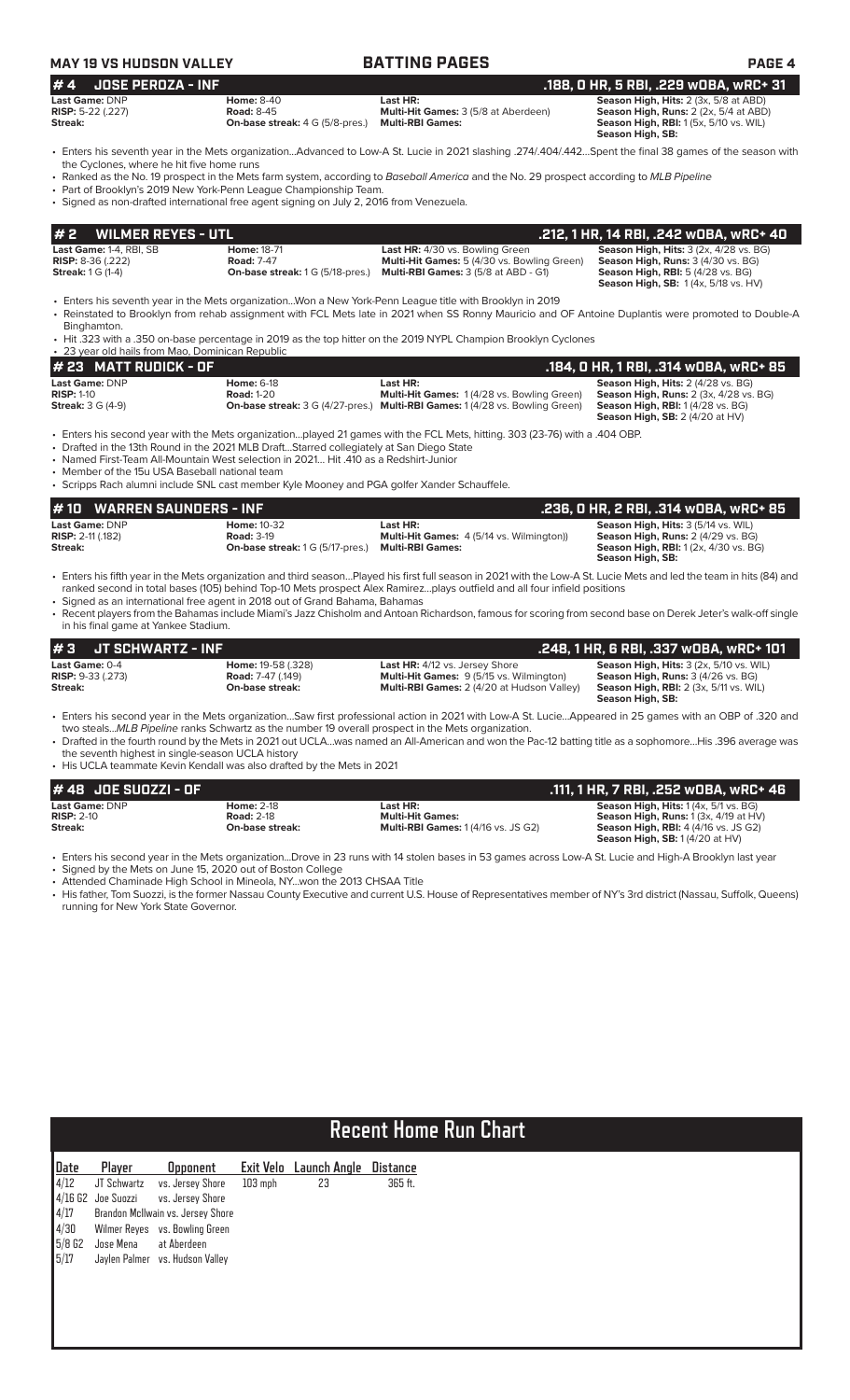# **MAY 19 VS HUDSON VALLEY BULLPEN PAGE PAGE 5**

| #18             | NOLAN CLENNEY - RHP                                          |               | 18.2 K%, 11.7 BB%, 5.71 ERA, 9 G |  |
|-----------------|--------------------------------------------------------------|---------------|----------------------------------|--|
|                 | <b>Last App:</b> $5/17$ vs. HV <b>Last Loss:</b> $5/3$ @ ABD | SV/OP (Last): | Holds:                           |  |
| Leadoff: $2-16$ |                                                              |               |                                  |  |

- Enters his second year in the Mets organization...Received from Low-A St. Lucie on September 7
- Signed to a minor league deal on June 28, 2021....Made 13 relief apps for Low-A St. Lucie • Pitched with Gary in 2021 and with Utica in 2019 and 2020 in independent baseball
- 25 year old hails from Northville, Michigan...Attended NC State

| 4 36     JUSTIN COURTNEY - RHP                 | 25.8 K%, 13.6 BB%, 3.00 ERA, 9 G     |        |
|------------------------------------------------|--------------------------------------|--------|
| <b>Last App:</b> 5/18 vs. HV <b>Last Loss:</b> | <b>SV/OP (Last):</b> 4/4 5/18 vs. HV | Holds: |

**Leadoff:** 2-16

• Enters first season with the Mets organization…Signed on September 10, 2021

• Began career with the Angels organization…Pitched 43.0 IP across Rokand Low-A Inland Empire 66ers in 2021

• Played collegiately at Maine…Named Louisville Slugger Freshman All-American

| # 21 | <b>BRENDAN HARDY - RHP</b>                           | 28.6 K%, 7.1 BB%, 9.00 ERA, 3 G |        |
|------|------------------------------------------------------|---------------------------------|--------|
|      | <b>Last App:</b> 5/15 vs. WIL (G2) <b>Last Loss:</b> | SV/OP (Last):                   | Holds: |

• Enters his fifth year in the Mets organization...Drafted 31st round, 2018 Gulfport High School (MS) **Leadoff:** 0-2

• Promoted from Low-A St. Lucie to Brooklyn on May 2, striking out 17 with four walks 8 1/3 IP

- Spent 2021 with the GCL Mets (13 appearances) and Low-A St. Lucie (11 appearances)
- Pitched with GCL Mets in 2018 and Kingsport Mets in 2019 over first two years in pro ball

|                                  | 1 # 38      COLBY MORRIS  - RHP | 24.5 K%, 22.4 BB%, 7.59 ERA, 8 G |        |  |  |  |  |
|----------------------------------|---------------------------------|----------------------------------|--------|--|--|--|--|
| <b>Last App:</b> $5/17$ vs. $HV$ | Last Loss:                      | SV/OP (Last):                    | Holds: |  |  |  |  |
| <b>Leadoff:</b> 1-7              |                                 |                                  |        |  |  |  |  |

• Enters his second season with the Mets organization…Signed by the club on March 19, 2021… •Pitched in 31 G across Low-A St. Lucie & High-A Brooklyn in 2021…struck out 65 batters in 55.1 IP • Played collegiately at Division III Middlebury College…Played two seasons of Independent baseball with the Gary SouthShore Railcats, Milwaukee Milkmen, and Chicago Deep Dish

| l #17                |                                  | <b>HUNTER PARSONS - RHP</b> | 36.4 K%. 3.6 BB%. 0.00 ERA. 9 G |          |
|----------------------|----------------------------------|-----------------------------|---------------------------------|----------|
|                      | <b>Last App:</b> $5/17$ vs. $HV$ | Last Loss:                  | SV/OP (Last):                   | Holds: 1 |
| <b>Leadoff: 1-10</b> |                                  |                             |                                 |          |

• Enters his fourth year in the Mets org..Pitched with Low-A St. Lucie and High-A Brooklyn in 2021… Drafted in the 19th round by the Mets in 2019...Third-team All-Big Ten selection… Drafted out of Parkside High School by Cleveland (40th round) in 2015 but did not sign

| <b>#50</b> | <b>EVY RUIBAL - RHP</b> |                                                                        |               | 24.4 K%, 11.1 BB%, 6.52 ERA, 10 G |
|------------|-------------------------|------------------------------------------------------------------------|---------------|-----------------------------------|
|            |                         | <b>Last App:</b> 5/15 vs. WIL (G1) <b>Last Loss:</b> 5/15 vs. WIL (G1) | SV/OP (Last): | Holds:                            |

**Leadoff:** 2-10

• Signed to a minor league deal on June 27, 2021 from the Florence Y'alls (Frontier League)

• Pitched in the Dodgers system from 2015-2018, reaching High-A Rancho Cucamonga

• Drafted by the Dodgers in the 16th round of the 2017 MLB Draft from Notre Dame • From Milburn, New Jersey, attending Milburn High School

| $#34$ REYSON SANTOS - RHP                      | 13.7 K%, 17.6 BB%, 4.91 ERA, 9 G |          |
|------------------------------------------------|----------------------------------|----------|
| <b>Last App:</b> $5/17$ vs. $HV$<br>Last Loss: | SV/OP (Last):                    | Holds: 2 |
| <b>Leadoff: 1-10</b>                           |                                  |          |

• Enters his fourth year in the Mets organization....

• Began the 2021 season with Low-A St. Lucie…where he struck out 44 batters in 35.1 innings…Promoted to High-A Brooklyn making three appearances in 2021

• His native Bani is home to several former MLB players, including Manny, Willy, and Erick Aybar.

|                     | # 46      SAMMY TAVAREZ - RHP .                | 27.9 K%, 20.9 BB%, 1.86 ERA, 8 G                        |  |
|---------------------|------------------------------------------------|---------------------------------------------------------|--|
|                     | <b>Last App:</b> 5/18 vs. HV <b>Last Loss:</b> | <b>SV/OP (Last):</b> 2/2 (4/16 vs. JS G1) <b>Holds:</b> |  |
| <b>Leadoff:</b> 0-5 |                                                |                                                         |  |

• Enters his second season with the Mets organization…Played 2021 season with Low-A St. Lucie…

striking out 52 batters in 31.0 innings • Signed by the Yankees as a free agent on January 17, 2018

• Hails from Santo, Domingo, Dominican Republic.

| l #13        | . JORDAN YAMAMOTO - RHP '        |               | , 22 K%, 22 BB%, 10.80 ERA, 1 G |
|--------------|----------------------------------|---------------|---------------------------------|
|              | Last App: 5/18 vs. HV Last Loss: | SV/OP (Last): | Holds: 1                        |
| Leadoff: 1-2 |                                  |               |                                 |

• Enters his second season with the Mets organization…Played 2021 season with Low-A St. Lucie…

striking out 52 batters in 31.0 innings

• Signed by the Yankees as a free agent on January 17, 2018

• Hails from Santo, Domingo, Dominican Republic.

|                |                                              | <b>Number of Pitches Thrown</b> |    |  |  |  |  |  |
|----------------|----------------------------------------------|---------------------------------|----|--|--|--|--|--|
| <b>Pitcher</b> | Days Rest 5/17 5/18 5/19 5/20 5/21 5/22 5/23 |                                 |    |  |  |  |  |  |
| Clenney        |                                              | 48                              |    |  |  |  |  |  |
| Courtney       | U                                            |                                 | 22 |  |  |  |  |  |
| Hardy          | 3                                            |                                 |    |  |  |  |  |  |
| Morris         |                                              | 28                              |    |  |  |  |  |  |
| Parsons        |                                              | 26                              |    |  |  |  |  |  |
| Ruibal         | 3                                            |                                 |    |  |  |  |  |  |
| Santos, Rey.   |                                              | 13                              |    |  |  |  |  |  |
| Tavarez        | U                                            |                                 | 40 |  |  |  |  |  |
| Yamamoto       |                                              |                                 | 42 |  |  |  |  |  |

| <b>DATE</b> | OPP                              | DEC        | IP                     | н              | R | ER | ВB | Κ              | HR        |
|-------------|----------------------------------|------------|------------------------|----------------|---|----|----|----------------|-----------|
| 4/28        | BG                               |            | 2.2                    | 1              | 1 | 1  | 1  | 2              | 0         |
| 5/3         | @ABD                             | L, BS      | 2.2                    | 3              | 3 | 3  | 2  | 4              | 0         |
| 5/10        | <b>WIL</b>                       | н          | 1.0                    | 1              | 3 | 3  | 3  | 1              | 0         |
| 5/15        | WIL G1                           |            | 0.1                    | 0              | 0 | 0  | 0  | 0              | 0         |
| 5/17        | HV                               |            | 4.0                    | 3              | 0 | 0  | 1  | 2              | 0         |
|             |                                  |            | <b>JUSTIN COURTNEY</b> |                |   |    |    |                |           |
| <b>DATE</b> | OPP                              | <b>DEC</b> | IP                     | н              | R | ER | ВB | Κ              | HR        |
| 4/30        | <b>BG</b>                        | W          | 2.0                    | $\overline{2}$ | 0 | 0  | 0  | 3              | 0         |
| 5/8         | @ABD (G2)                        |            | 1.2                    | 2              | 1 | 1  | 2  | 0              | 0         |
| 5/11        | <b>WIL</b>                       | SV         | 1.1                    | 3              | 2 | 2  | 1  | 2              | 0         |
| 5/15        | WIL G1                           |            | 2.0                    | 0              | 0 | 0  | 1  | 1              | 0         |
| 5/18        | HV                               | SV         | 1.1                    | 0              | 0 | O  | 1  | 1              | 0         |
|             |                                  |            | <b>BRENDAN HARDY</b>   |                |   |    |    |                |           |
| <b>DATE</b> | OPP                              | <b>DEC</b> | IP                     | н              | R | ER | BB | Κ              | <b>HR</b> |
| $4/28*$     | DBT                              |            | 2.0                    | 0              | 0 | 0  | 0  | 3              | 0         |
| $5/1*$      | <b>DBT</b>                       |            | 1.0                    | 0              | 0 | 0  | 0  | 1              | 0         |
| 5/5         | @ABD                             |            | 1.1                    | 0              | ٥ | ٥  | О  | 2              | 0         |
| 5/10        | WIL                              |            | 1.1                    | 4              | 3 | з  | 0  | $\overline{2}$ | 0         |
| 5/15        | WIL G2                           |            | 0.1                    | ٥              | ٥ | ٥  | 1  | ٥              | 0         |
|             | *Appearance with Low-A St. Lucie |            |                        |                |   |    |    |                |           |
|             |                                  |            |                        |                |   |    |    |                |           |

**LAST FIVE APPEARANCES**

**NOLAN CLENNEY** 

| <b>COLBY MORRIS</b> |            |       |            |               |   |    |               |   |           |
|---------------------|------------|-------|------------|---------------|---|----|---------------|---|-----------|
| DATE                | <b>OPP</b> | DEC.  | IP         | н             | R | ER | BB            | К | <b>HR</b> |
| 4/23                | @ HV       |       | 1.0        | O             | 0 | 0  | O             |   | O         |
| 4/28                | BG.        |       | 10         |               |   |    | $\mathcal{P}$ |   | O         |
| 5/3                 | @ABD       |       | $\Omega$ 1 | $\Omega$      | 0 | O  | 1             | O | O         |
| 5/10                | WIL        | L. BS | 0.2        | 2             | 6 | 6  | 4             |   | O         |
| 5/17                | <b>HV</b>  | W     | 2.0        | $\mathcal{P}$ | 1 | 1  | O             |   |           |

| <b>HUNTER PARSONS</b> |                    |            |     |               |   |    |    |   |    |
|-----------------------|--------------------|------------|-----|---------------|---|----|----|---|----|
| DATE                  | OPP                | <b>DEC</b> | IP  | н             | R | ER | ВB | K | ΗR |
| 5/1                   | BG                 |            | 2 0 | Ω             | 0 | Ο  | O  | 2 | O  |
| 5/8                   | @ABD (G2)          |            | 1.0 | 2             | Ο | O  | O  | O | O  |
| 5/11                  | WIL                | W          | 3.0 | $\mathcal{P}$ | 0 | O  | O  | 3 | O  |
| 5/15                  | WIL G <sub>2</sub> |            | 0.1 | O             | O | O  | O  | 1 | O  |
| 5/17                  | <b>HV</b>          | <b>SV</b>  | 20  | O             | O | O  |    | 3 | O  |
| <b>EVY RUIBAL</b>     |                    |            |     |               |   |    |    |   |    |

| DATE | <b>OPP</b>    | DEC.         | IP            | н                       | R.    | ER BB         |    | Κ             | <b>HR</b> |
|------|---------------|--------------|---------------|-------------------------|-------|---------------|----|---------------|-----------|
| 4/28 | BG.           |              | O.1           | 3                       | 3     | 3             | -3 |               |           |
| 5/1  | BG.           |              | 2.0           | 1                       | 0     | O             | 0  | $\mathcal{L}$ |           |
|      | 5/8 @ABD (G2) |              | 1.0           |                         | 1 1 1 |               | O  | O             |           |
| 5/11 | WIL           | н            | 0.2           | 1                       | Ο     | 0             |    | 1             |           |
| 5/15 | WIL G1        | $\mathbf{L}$ | $0.2^{\circ}$ | $\overline{\mathbf{3}}$ | 3     | $\mathcal{P}$ | -1 | O             |           |

| <b>REYSON SANTOS</b> |           |     |            |               |               |               |    |   |          |
|----------------------|-----------|-----|------------|---------------|---------------|---------------|----|---|----------|
| DATE                 | OPP       | DEC | ΙP         | н             | R             | ER            | ВB | Κ | HR       |
| 4/26                 | <b>BG</b> |     | 1.0        | 2             | 1             |               |    |   | O        |
| 4/29                 | <b>BG</b> | н   | $\Omega$ 1 | O             | $\Omega$      | O             | Ω  | Ω | O        |
| 5/5                  | @ABD      |     | 12         | $\mathcal{P}$ | $\mathcal{P}$ | $\mathcal{P}$ | 3  |   |          |
| 5/15                 | WIL G2    |     | 10         | O             | O             | O             | ი  | O | O        |
| 5/17                 | HV        | н   | 2 O        | O             | O             | O             |    | з | $\left($ |
|                      |           |     |            |               |               |               |    |   |          |

|                  |           |            | <b>SAMMY TAVAREZ</b>   |   |          |               |               |                |           |
|------------------|-----------|------------|------------------------|---|----------|---------------|---------------|----------------|-----------|
| DATE             | OPP       | <b>DEC</b> | IP                     | н | R        | ER            | BB            | Κ              | <b>HR</b> |
| 4/26             | <b>BG</b> |            | 2.0                    | Ο | $\Omega$ | 0             | 2             | 4              | 0         |
| 5/1<br><b>BG</b> |           |            | 0.2                    |   | 1        | 1             | 1             | $\overline{2}$ | 0         |
| 5/8              | @ABD (G2) | 1.1        | Ο                      | O | O        | 1             | 1             | 0              |           |
| 5/15             | WIL G1    |            | 1.0                    | 1 | 1        | 1             | O             | 1              | 0         |
| 5/18             | HV<br>W   |            | 2.1                    | 2 | 1        | O             | $\mathcal{P}$ | O              | $\Omega$  |
|                  |           |            | <b>JORDAN YAMAMOTO</b> |   |          |               |               |                |           |
| <b>DATE</b>      | OPP       | <b>DEC</b> | IP                     | н | R        | ER            | BB            | К              | <b>HR</b> |
| 5/18             |           | н          | 1.2                    | 3 | 2        | $\mathcal{P}$ | 2             | 2              |           |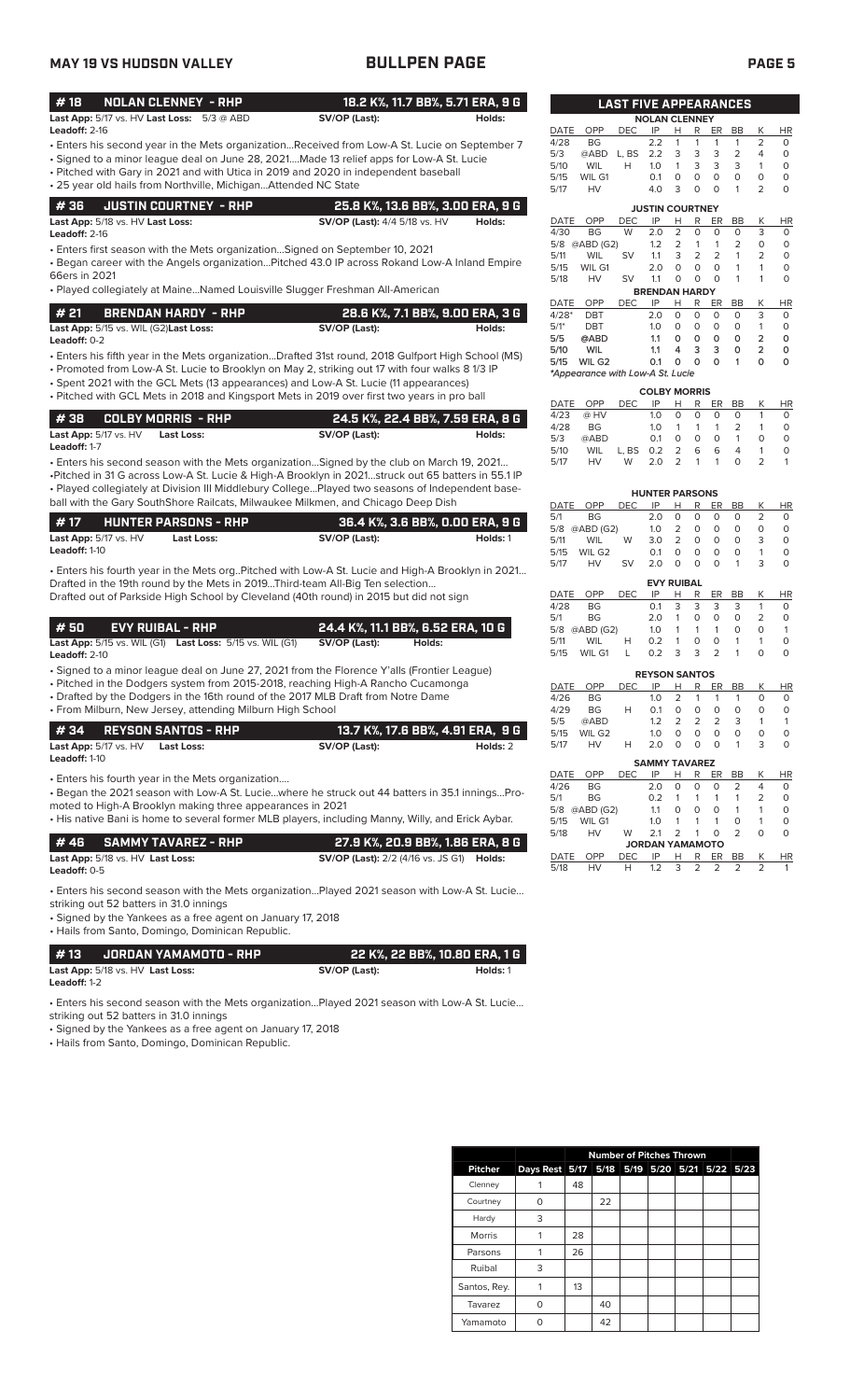# **MAY 19 VS HUDSON VALLEY HIGH/LOW & CHARTS PAGE 6**

L

| INDIVIDUAL BATTING HIGHS                                                 |
|--------------------------------------------------------------------------|
| Longest Hitting Streak  5 games (Rowdey Jordan, Jose Mena, Matt O'Neill) |
|                                                                          |
|                                                                          |
|                                                                          |
|                                                                          |
|                                                                          |
| Most Home Runs, Game1 (6x, Jaylen Palmer, 5/17 vs. Hudson Valley)        |
|                                                                          |
|                                                                          |
|                                                                          |
|                                                                          |
|                                                                          |
|                                                                          |
|                                                                          |
|                                                                          |
| Most Extra-Base Hits, Game 2 (6x, Matt O'Neill, 5/17 vs. Hudson Valley)  |
| Most Stolen Bases, Game  2 (3x, Rowdey Jordan, 5/17 vs. Hudson Valley)   |
|                                                                          |
| <b>TEAM BATTING HIGHS</b>                                                |
|                                                                          |
|                                                                          |
|                                                                          |
|                                                                          |
|                                                                          |
|                                                                          |
|                                                                          |
|                                                                          |
|                                                                          |
|                                                                          |

Most Errors, Team, Game................................................................. 3 (5/18 vs. Hudson Valley) Most Errors, Individual, Game........................................ 2 (Newton, 5/18 vs. Hudson Valley) Most Double Plays Turned, Nine-Inning Game............................ 3 (4/19 @ Hudson Valley) Consecutive Errorless Games, Team..................................... 3(4/29-5/1 vs. Bowling Green) **FIELDING**

### **STARTERS BY POSITION**

**STARTERS BY PUSITION**<br>
C- O'Neill (11), Gaddis (9), Mena (11)<br>
St

- **1B-** Schwartz (28), Saunders (2, Suozzi (1)
- **2B-** Young (3), Peroza (8), Reyes (6), Saunders (10), Fryman (3)
- **3B-** Peroza (13), Gaddis (7), Saunders (5), Palmer (4), Fryman (2)
- **SS-** Reyes (22), Young (2), Peroza (1), Newton (6)
- **LF-** Rudick (6), Jordan (19), Murphy (5), Reyes (1)
- **CF-** Palmer (19), Jordan (6), Rudick (5), Reyes (1)
- **RF-** McIlwain (21), Suozzi (7), Murphy (3)

**DH-** Suozzi (3), Jordan (4), Schwartz (2), Rudick (2), Gaddis (4) Peroza (1), O'Neill (6), Palmer (1), Mena (6), Murphy (1), McIllwain (1)

### **STARTERS BY BATTING ORDER**

**1st -** Jordan (23), Rudick (4), Murphy (4), Reyes (1)

**2nd -** Reyes (17), Jordan (5), Peroza (1) Gaddis (2). O'Neil (1), Newton (6)

**3rd -** Schwartz (19), Young (5), Reyes (3), O'Neil (3), Mena (2)

**4th-** McIlwain (10), Peroza (8), Gaddis (4), Mena (3), Schwartz (7)

**5th-** Schwartz (5), Gaddis (7), Suozzi (3), Peroza (2), McIlwain (3), Mena (8), O'Neil (4)

**6th-** Palmer (9), Saunders (3), Mena (1), Peroza (4), O'Neill (1), McIlwain (5), Reyes (5), Gaddis (3), Suozzi (1)

**7th-** Palmer (6), Gaddis (3), McIlwain (4) Suozzi (2), Saunders (2), Rudick (2), Mena (1), Peroza (7), Reyes (4), O'Neil (1)

**8th-** Saunders (6), O'Neill (3), Suozzi (3), Gaddis (2), Rudick (2), McIlwain (1), Reyes (1), Peroza (3), Palmer (9), Fryman (1), Murphy (1)

**9th-** Rudick (6), Murphy (3), Jordan (2), Mena (2), O'Neill (4), Suozzi (3), Saunders (6), Fryman (4), Palmer (1)

|             | <b>CATCHERS STEALING</b> |     |            |      | <b>MULTI-RUN INNINGS</b> |              |
|-------------|--------------------------|-----|------------|------|--------------------------|--------------|
| <b>Name</b> | СS                       | ATT | <b>PCT</b> | Runs | Times                    | Last         |
| Gaddis      | 3                        | 22  | 13%        |      | 16                       | 5/10 vs. WIL |
| Mena        |                          | 35  | 20%        |      | 6                        | 5/17 vs. HV  |
| O'Neill     | 5                        | 29  | 17%        |      |                          | $5/3$ @ABD   |
|             |                          |     |            |      |                          | 5/18 vs. HV  |

|                  |                   | 2                                | R | 4  | Б  | 6             | $\sim$          | -8 | H | $\blacksquare$ | <b>TOTALS</b> |
|------------------|-------------------|----------------------------------|---|----|----|---------------|-----------------|----|---|----------------|---------------|
| <b>OPPONENTS</b> | $\blacksquare$ 15 | $\frac{1}{16}$ 16 $\frac{1}{16}$ | 6 |    |    | `  17   6   9 | 12 <sup>1</sup> | 17 | 9 |                | 112           |
| <b>BKLYN</b>     | 13                | 12                               | 6 | 11 | 17 | 13            | 9               | 11 |   |                | 98            |

| INDIVIDUAL PITCHING HIGHS                                                     |
|-------------------------------------------------------------------------------|
|                                                                               |
|                                                                               |
| Most Home Runs Allowed, Game 1(8x, Yamamoto 5/18 vs. Hudson Valley)           |
|                                                                               |
| Most Strikeouts, Game, Reliever 8 (2x, Oscar Rojas, 4/22 at Hudson Valley)    |
|                                                                               |
|                                                                               |
| Longest Losing Streak 4 games (Accosta, Junior Santos-4/15-present)           |
|                                                                               |
| Most Innings Pitched, Reliever  5.0 (2x, Jesus Vargas 4/27 vs. Bowling Green) |
|                                                                               |
| Most Consecutive Scoreless Inn., Reliever 5.2 (Hunter Parsons, 4/9-present)   |

| <b>TEAM PITCHING HIGHS</b>                                          |  |
|---------------------------------------------------------------------|--|
|                                                                     |  |
|                                                                     |  |
|                                                                     |  |
|                                                                     |  |
|                                                                     |  |
| Most Consecutive Scoreless Innings 11 (4/29-4/30 vs. Bowling Green) |  |
|                                                                     |  |
|                                                                     |  |
|                                                                     |  |
|                                                                     |  |
|                                                                     |  |
|                                                                     |  |
|                                                                     |  |
|                                                                     |  |
|                                                                     |  |
|                                                                     |  |

|                        |                 |                      | <b>TEAM MISCELLANEOUS</b>                                                    |  |  |  |  |
|------------------------|-----------------|----------------------|------------------------------------------------------------------------------|--|--|--|--|
|                        |                 |                      | Longest Game, Time, Nine-Inning Game 3:07 (4/22 at Hudson Valley)            |  |  |  |  |
|                        |                 |                      |                                                                              |  |  |  |  |
|                        |                 |                      |                                                                              |  |  |  |  |
|                        |                 |                      |                                                                              |  |  |  |  |
|                        |                 |                      |                                                                              |  |  |  |  |
|                        |                 |                      |                                                                              |  |  |  |  |
|                        |                 |                      |                                                                              |  |  |  |  |
|                        |                 |                      |                                                                              |  |  |  |  |
|                        |                 |                      | Coldest Gametime Temp. 47 degrees (2x, 4/19 @ Hudson Valley, Wilmington 4/8) |  |  |  |  |
|                        |                 |                      |                                                                              |  |  |  |  |
|                        |                 |                      |                                                                              |  |  |  |  |
|                        |                 |                      |                                                                              |  |  |  |  |
|                        |                 |                      |                                                                              |  |  |  |  |
|                        |                 | OUTFIELD ASSISTS (2) | <b>RECORD BREAKDOWN</b><br>and the second                                    |  |  |  |  |
| <b>NAME</b>            | <b>TOTAL</b>    | (LAST)               |                                                                              |  |  |  |  |
| McIlwain               | 1               | 5/8 at ABD G1        |                                                                              |  |  |  |  |
| Suozzi                 | 1               | 4/24 at HV           |                                                                              |  |  |  |  |
|                        |                 |                      |                                                                              |  |  |  |  |
|                        |                 |                      |                                                                              |  |  |  |  |
|                        |                 |                      |                                                                              |  |  |  |  |
|                        |                 |                      |                                                                              |  |  |  |  |
|                        |                 |                      |                                                                              |  |  |  |  |
|                        |                 |                      |                                                                              |  |  |  |  |
|                        |                 |                      |                                                                              |  |  |  |  |
|                        | UNIFORM RECORDS |                      |                                                                              |  |  |  |  |
|                        |                 | $8 - 7$              |                                                                              |  |  |  |  |
| <b>Home White</b>      |                 |                      |                                                                              |  |  |  |  |
| <b>Road Gray</b>       |                 | $4 - 9$              |                                                                              |  |  |  |  |
|                        |                 |                      |                                                                              |  |  |  |  |
| <b>White Throwback</b> |                 | $1 - 0$              |                                                                              |  |  |  |  |
|                        |                 |                      | Score 4 or More Runs13-2                                                     |  |  |  |  |
| Los Jefes              |                 | $1-0$                |                                                                              |  |  |  |  |
|                        |                 |                      |                                                                              |  |  |  |  |
|                        |                 |                      | Do Not Allow a Home Run8-14                                                  |  |  |  |  |
|                        |                 |                      | Hit More Home Runs 3-0                                                       |  |  |  |  |
|                        |                 |                      | Opponent Hits More HRs 4-2                                                   |  |  |  |  |
|                        |                 |                      |                                                                              |  |  |  |  |
|                        |                 |                      |                                                                              |  |  |  |  |
|                        |                 |                      |                                                                              |  |  |  |  |
|                        |                 |                      |                                                                              |  |  |  |  |
|                        |                 |                      |                                                                              |  |  |  |  |
|                        |                 |                      |                                                                              |  |  |  |  |
|                        |                 |                      |                                                                              |  |  |  |  |
|                        |                 |                      |                                                                              |  |  |  |  |
|                        |                 |                      | Opponent Scores First6-13                                                    |  |  |  |  |
|                        |                 |                      |                                                                              |  |  |  |  |
|                        |                 |                      |                                                                              |  |  |  |  |
|                        |                 |                      |                                                                              |  |  |  |  |
|                        |                 |                      |                                                                              |  |  |  |  |
|                        |                 |                      |                                                                              |  |  |  |  |
|                        |                 |                      |                                                                              |  |  |  |  |
|                        |                 |                      |                                                                              |  |  |  |  |
|                        |                 |                      |                                                                              |  |  |  |  |
|                        |                 |                      |                                                                              |  |  |  |  |
|                        |                 |                      | Franks 7-4                                                                   |  |  |  |  |

vs. LHP Starters

|                  | <b>EJECTIONS</b> |             |
|------------------|------------------|-------------|
| <b>Name</b>      | <b>Umpire</b>    | Date        |
| M. Vogel-Freeman | Clark            | 4/19 at HV  |
| Luis Rivera      | Clark            | $4/23$ @ HV |

| <b>MISC. WINS</b>                     |
|---------------------------------------|
| Come from Behind Wins 4 (4/26 vs. BG) |
| Wins in Last At-Bat 2 (4/26 vs. BG)   |
|                                       |

Extra Innings .....................................................

vs. RHP Starters ...................................... 14-13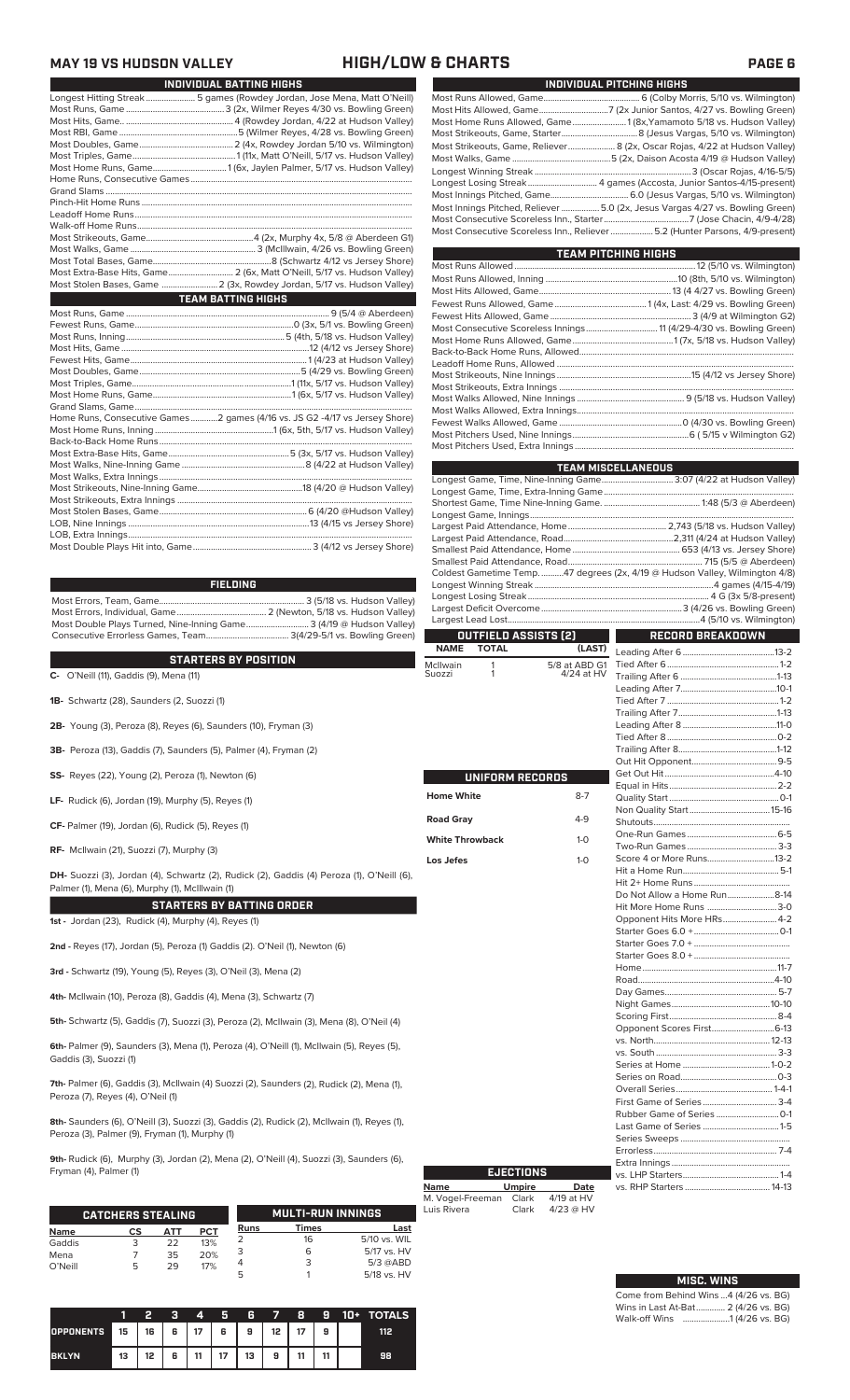|                                       |                     | <b>MAY 19 VS HUDSON VALLEY</b>                                                                               |                                        |                                    |                                        |                                                                                    |                                      | <b>GAME-BY-GAME RESULTS</b>                                                                                               |                                                                                          |                                                  |                              | PAGE <sub>7</sub>        |
|---------------------------------------|---------------------|--------------------------------------------------------------------------------------------------------------|----------------------------------------|------------------------------------|----------------------------------------|------------------------------------------------------------------------------------|--------------------------------------|---------------------------------------------------------------------------------------------------------------------------|------------------------------------------------------------------------------------------|--------------------------------------------------|------------------------------|--------------------------|
| <b>DATE</b><br>4/8<br>4/9             | GM#<br>1            | <b>OPPONENT</b><br>at Wilmington<br>at Wilmington                                                            | <b>W-L/TIME SCORE</b><br>L             | $5-1(7)$                           | RECORD<br>$0-1$                        | POSITION<br>PPD (Wet Grounds; doubleheader scheduled for 4/9)<br>T <sub>2</sub> nd | GA/GB<br>$-0.5$                      | <b>WINNING PITCHER</b><br>Lucas Knowles (1-0)                                                                             | <b>LOSING PITCHER</b><br>Junior Santos (0-2)                                             | <b>SAVE</b>                                      | <b>TIME</b><br>1:51          | <b>ATTENDANCE</b><br>989 |
| 4/10                                  | $\overline{2}$<br>3 | at Wilmington<br>at Wilmington                                                                               | W<br>L                                 | $2-1(7)$<br>$4-1$                  | $1 - 1$<br>$1 - 2$                     | T <sub>2</sub> nd<br>4th                                                           | $-1.0$<br>$-2.0$                     | David Griffin (1-0)<br>Carlos Romero (1-0)                                                                                | Michael Cuevas (0-1)<br>Carlos Ocampo (0-1)                                              | Justin Courtney (1)                              | 1:59<br>2:47                 | 966                      |
| 4/11<br>4/12<br>4/13                  | 4<br>5              | <b>Jersey Shore</b><br><b>Jersey Shore</b>                                                                   | W<br>L                                 | $5-2$<br>$4 - 3$                   | $2 - 2$<br>$2 - 3$                     | T3rd<br>T4th                                                                       | $-2.0$<br>$-2.0$                     | OFF DAY<br>Hunter Parsons (1-0)<br>Dominic Pipkin (1-0)                                                                   | JP Woodward (0-1)<br>Daison Acosta (0-1)                                                 | <b>Sammy Tavares (1)</b><br>Jason Ruffcorn (1)   | 2:44<br>3:01                 | 2,041<br>752             |
| 4/14<br>4/15<br>4/16<br>4/17          | 6<br>7<br>8<br>9    | vs. Jersey Shore<br><b>Jersey Shore</b><br><b>Jersey Shore</b><br><b>Jersey Shore</b><br><b>Jersey Shore</b> | W<br>W<br>W<br>W                       | 4-1<br>4-3 (7)<br>$6-1$<br>$6 - 1$ | $3 - 3$<br>$4 - 3$<br>$5-3$<br>$6 - 3$ | PPD (rain; doubleheader scheduled for 4/16)<br>4th<br>3rd<br>2nd<br>T1st           | $-1.5$<br>$-1.0$<br>$-1.0$<br>$+1.0$ | Jesus Vargas (1-0)<br>Nolan Clenney (1-0)<br>Oscar Rojas (1-0)<br><b>Garrison Bryant (1-0)</b>                            | Matt Russell (0-1)<br>Andrew Schultz (0-2)<br>Mick Abel (0-2)<br>Christian McGowan (0-1) | Justin Courtney (2)<br>Sammy Tavarez (2)         | 2:31<br>1:57<br>1:50<br>2:38 | 2,707<br>1,777<br>1,400  |
| 4/18<br>4/19                          | 10                  | at Hudson Valley                                                                                             | L                                      | $5 - 3$                            | $6 - 4$                                | 2nd                                                                                | $-1.0$                               | OFF DAY<br>Edgar Barclay (2-1)                                                                                            | Nolan Clenney (1-1)                                                                      | Carson Coleman (1)                               | 2:31                         | 2,027                    |
| 4/20<br>4/21<br>4/22                  | 11<br>12<br>13      | at Hudson Valley<br>at Hudson Valley<br>at Hudson Valley                                                     | W<br>L<br>W                            | $4 - 3$<br>$5-1$<br>$6 - 4$        | $7 - 4$<br>$7-5$<br>$8-5$              | 2nd<br>2nd<br>2nd                                                                  | $-1.0$<br>$-2.0$<br>$-2.0$           | Justin Courtney (1-)<br>Junior Santos (0-2)<br>Oscar Rojas (2-0)                                                          | Nelson Alvarez (0-1)<br>Will Warren (1-1)<br>Blas Castano (0-2)                          | Reyson Santos (1)                                | 3:03<br>2:20<br>3:07         | 1,553<br>1,270<br>2,007  |
| 4/23<br>4/24<br>4/25                  | 14<br>15            | at Hudson Valley<br>at Hudson Valley                                                                         | L<br>L                                 | $2 - 0$<br>$3 - 0$                 | $8-6$<br>$8 - 7$                       | T <sub>2</sub> nd<br>T <sub>2</sub> nd                                             | $-2.0$<br>$-2.0$                     | Tanner Myatt (1-0)<br>Rodney Hutchison (1-0)<br>OFF DAY                                                                   | Carlos Ocampo (0-2)<br>Daison Acosta (0-2)                                               | Coleman (2)<br>Mauricio (1)                      | 2:17<br>2:35                 | 2,121<br>2.311           |
| 4/26<br>4/27<br>4/28                  | 16<br>17<br>18      | <b>Bowling Green</b><br><b>Bowling Green</b><br><b>Bowling Green</b>                                         | W<br>L<br>L                            | $5-4$<br>$4-1$<br>$7-6$            | $9-7$<br>$9 - 8$<br>$9-9$              | 2nd<br>3rd<br>3rd                                                                  | $-2.0$<br>$-3.0$<br>-4.0             | Josh Hejka (1-0)<br>Zach Trageton (1-1)<br>John Doxakis (1-1)                                                             | Graeme Stinson (2-2)<br>Junior Santos (0-3)<br>Jose Chacin (0-1)                         | LaSorsa (1)<br>Mullen (3)                        | 2:44<br>2:20<br>2:38         | 653<br>808<br>670        |
| 4/29<br>4/30                          | 19<br>20            | <b>Bowling Green</b><br><b>Bowling Green</b>                                                                 | W<br>W                                 | $3-1$<br>$5 - 2$                   | $10-9$<br>$11-9$                       | 3rd<br>3rd                                                                         | -4.0<br>-4.0                         | Oscar Rojas (3-0)<br>Justin Courtney (2-0)<br><b>APRIL [11-9]</b>                                                         | <b>Mason Montgomery (0-1)</b><br>Franklin Dacosta (0-1)                                  | Cam Opp (1)<br>Josh Hejka (1)                    | 2:28<br>2:15                 | 2,617<br>2,070           |
| 5/1<br>5/2<br>5/3                     | 21<br>22            | <b>Bowling Green</b><br>at Aberdeen                                                                          | L<br>L                                 | $4 - 0$<br>$3-1$                   | $11-10$<br>$11 - 11$                   | 3rd<br>3rd                                                                         | $-4.5$<br>$-5.5$                     | Daison Accosta (0-3)<br>OFF DAY<br>Nolan Clenney (1-2)                                                                    | Conor Dryer (1-0)<br>Ignacio Feliz (2-0)                                                 |                                                  | 2:20<br>1:48                 | 1,595<br>827             |
| 5/4<br>$\frac{5}{5}$<br>5/7           | 23<br>24            | at Aberdeen<br>at Aberdeen<br>at Aberdeen<br>at Aberdeen                                                     | W<br>$\mathbf{I}$                      | $9 - 4$<br>$4-1$                   | $12 - 11$<br>$12 - 12$                 | T <sub>2nd</sub><br>3rd<br>PPD (rain; doubleheader scheduled for 5/7)              | $-4.5$<br>$-5.5$                     | Jesus Vargas (2-0)<br>Noah Denoyer (4-0)<br>PPD (rain; doubleheader scheduled for 5/8 and doubleheader schedued for June) | Wes Robertson (1-1)<br>Oscar Rojas (3-1)                                                 | Houston Roth (3)                                 | 2:51<br>2:12                 | 848<br>715               |
| 5/8<br>5/9                            | 25<br>26            | at Aberdeen<br>at Aberdeen                                                                                   | L                                      | $4-3$<br>$5-1$                     | 12-13<br>$12 - 14$                     | 4th<br>4th                                                                         | $-7.5$<br>$-7.5$                     | Van Loon (3-0)<br>Strowd (2-1)<br>OFF DAY                                                                                 | Junior Santos (0-4)<br>Daison Accosta (0-4)                                              | Robertson (2)                                    | 1:56<br>2:16                 | 985<br>985               |
| 5/10<br>5/11<br>5/12                  | 27<br>28<br>29      | Wilmington<br>Wilmington<br>Wilmington                                                                       | L<br>W<br><b>PPD</b>                   | $12 - 5$<br>$5 - 4$                | $12 - 15$<br>$13 - 15$                 | 4th<br>4th                                                                         | $-8.5$<br>$-7.5$                     | Troy Stainbrook (1-0)<br>Hunter Parsons (2-0)                                                                             | Colby Morris (0-1)<br><b>Michael Cuevas (0-4)</b>                                        | <b>Justin Courtney (3)</b>                       | 3:00<br>2:39                 | 1,302<br>1,939           |
| 5/13<br>5/14<br>5/15                  | 30<br>31<br>32      | Wilmington<br>Wilmington<br>Wilmington                                                                       | <b>PPD</b><br>L<br>L                   | $4-1$<br>$3-2$                     | 13-16<br>$13-17$                       | 4th<br>4th                                                                         | $-10.5$<br>$-10.5$                   | Amos Willingham (2-1)<br>Tim Cate (2-1)                                                                                   | Evy Ruibal (0-1)<br>Jesus Vargas (3-2)                                                   | Zach Brzycky (4)                                 | 2:39<br>2:15                 | 2,642<br>1,958           |
| 5/16<br>5/17<br>5/18<br>5/19          | 33<br>34<br>35      | <b>Hudson Valley</b><br><b>Hudson Valley</b><br><b>Hudson Valley</b>                                         | W<br>W<br>7:00 p.m.                    | $5-3$<br>$5 - 4$                   | $14-17$<br>15-17                       | 4th<br>3rd                                                                         | $-10.5$<br>-9.5                      | OFF DAY<br>Colby Morris (1-1)<br>Sammy Tavarez (1-0)                                                                      | <b>Blane Abeyta (0-3)</b><br>Will Warren (1-3)                                           | Hunter Parsons (1)<br><b>Justin Courtney (4)</b> | 2:19<br>2:42                 | 1,411<br>2,743           |
| 5/20<br>5/21<br>5/22                  | 36<br>37<br>38      | <b>Hudson Valley</b><br><b>Hudson Valley</b><br><b>Hudson Valley</b>                                         | 7:00 p.m.<br>6:00 p.m.<br>2:00 p.m.    |                                    |                                        |                                                                                    |                                      |                                                                                                                           |                                                                                          |                                                  |                              |                          |
| 5/23<br>5/24<br>5/25                  | 39<br>40            | at Bowling Green<br>at Bowling Green                                                                         | 6:35 p.m.*<br>6:35 p.m.*               | (CT)<br>(CT)                       |                                        |                                                                                    |                                      | OFF DAY                                                                                                                   |                                                                                          |                                                  |                              |                          |
| 5/26<br>5/27<br>5/28                  | 41<br>42<br>43      | at Bowling Green<br>at Bowling Green<br>at Bowling Green                                                     | 6:35 p.m.*<br>6:35 p.m.*<br>6:35 p.m.* | (CT)<br>(CT)<br>(CT)               |                                        |                                                                                    |                                      |                                                                                                                           |                                                                                          |                                                  |                              |                          |
| 5/29<br>5/30<br>5/31                  | 44<br>45            | at Bowling Green<br>at Jersey Shore                                                                          | 1:05 p.m.*<br>7:05 p.m.                | (CT)                               |                                        |                                                                                    |                                      | OFF DAY                                                                                                                   |                                                                                          |                                                  |                              |                          |
| 6/1                                   | 47                  | at Jersey Shore                                                                                              | 7:05 p.m.<br>7:05 p.m.                 |                                    |                                        |                                                                                    |                                      | <u>MAY [4-B]</u>                                                                                                          |                                                                                          |                                                  |                              |                          |
| 6/2<br>6/3<br>$6/4$<br>$6/5$<br>$6/6$ | 48<br>49<br>50      | at Jersey Shore<br>at Jersey Shore<br>at Jersey Shore                                                        | 7:05 p.m.<br>7:05 p.m.                 |                                    |                                        |                                                                                    |                                      |                                                                                                                           |                                                                                          |                                                  |                              |                          |
| 6/7                                   | 51<br>52            | at Jersey Shore<br>Aberdeen                                                                                  | 1:05 p.m.<br>7:00 p.m.                 |                                    |                                        |                                                                                    |                                      | OFF DAY                                                                                                                   |                                                                                          |                                                  |                              |                          |
| 6/8<br>6/9                            | 53<br>54<br>54      | Aberdeen<br>Aberdeen                                                                                         | 7:00 p.m.<br>7:00 p.m.                 |                                    |                                        |                                                                                    |                                      |                                                                                                                           |                                                                                          |                                                  |                              |                          |
| 6/10<br>6/11<br>6/12                  | 55<br>56<br>57      | Aberdeen<br>Aberdeen<br>Aberdeen                                                                             | 7:00 p.m.<br>6:00 p.m.<br>2:00 p.m.    |                                    |                                        |                                                                                    |                                      |                                                                                                                           |                                                                                          |                                                  |                              |                          |
| 6/13<br>6/14<br>6/15                  | 58<br>59            | at Wilmington<br>at Wilmington                                                                               | 6:35 p.m.<br>6:35 p.m.                 |                                    |                                        |                                                                                    |                                      | OFF DAY                                                                                                                   |                                                                                          |                                                  |                              |                          |
| 6/16<br>6/17<br>6/18                  | 60<br>61<br>62      | at Wilmington<br>at Wilmington<br>at Wilmington                                                              | 6:35 p.m.<br>6:35 p.m.<br>6:35 p.m.    |                                    |                                        |                                                                                    |                                      |                                                                                                                           |                                                                                          |                                                  |                              |                          |
| 6/19<br>6/20<br>6/21                  | 63<br>64            | at Wilmington<br><b>Jersey Shore</b>                                                                         | 1:05 p.m.<br>7:00 p.m.                 |                                    |                                        |                                                                                    |                                      | OFF DAY                                                                                                                   |                                                                                          |                                                  |                              |                          |
| 6/22<br>6/23<br>6/24                  | 65<br>66<br>67      | <b>Jersey Shore</b><br><b>Jersey Shore</b><br><b>Jersey Shore</b>                                            | 7:00 p.m.<br>7:00 p.m.<br>7:00 p.m.    |                                    |                                        |                                                                                    |                                      |                                                                                                                           |                                                                                          |                                                  |                              |                          |
| 6/25<br>6/26<br>6/27                  | 68<br>69            | <b>Jersey Shore</b><br><b>Jersey Shore</b>                                                                   | 6:00 p.m.<br>2:00 p.m.                 |                                    |                                        |                                                                                    |                                      | OFF DAY                                                                                                                   |                                                                                          |                                                  |                              |                          |
| 6/28<br>6/29<br>6/30                  | 70<br>71<br>72      | at Hudson Valley<br>at Hudson Valley<br>at Hudson Valley                                                     | 7:05 p.m.<br>7:05 p.m.<br>7:05 p.m.    |                                    |                                        |                                                                                    |                                      |                                                                                                                           |                                                                                          |                                                  |                              |                          |
| 7/1<br>7/2<br>7/3                     | 73<br>74<br>75      | at Hudson Valley<br>at Hudson Valley<br>at Hudson Valley                                                     | 7:05 p.m.<br>6:05 p.m.<br>6:05 p.m.    |                                    |                                        |                                                                                    |                                      | JUNE (0-0)                                                                                                                |                                                                                          |                                                  |                              |                          |
| 7/4<br>7/5<br>7/6                     | 76<br>77            | Aberdeen<br>Aberdeen                                                                                         | 6:30 p.m.<br>7:00 p.m.                 |                                    |                                        |                                                                                    |                                      | OFF DAY                                                                                                                   |                                                                                          |                                                  |                              |                          |
| 7/7<br>7/8<br>7/9                     | 78<br>79<br>81      | Aberdeen<br>Aberdeen<br>Aberdeen                                                                             | 7:00 p.m.<br>7:00 p.m.<br>6:00 p.m.    |                                    |                                        |                                                                                    |                                      |                                                                                                                           |                                                                                          |                                                  |                              |                          |
| 7/10<br>7/11<br>7/12                  | 82<br>83            | Aberdeen<br>Greensboro                                                                                       | 2:00 p.m.<br>7:00 p.m.                 |                                    |                                        |                                                                                    |                                      | OFF DAY                                                                                                                   |                                                                                          |                                                  |                              |                          |
| 7/13<br>7/14<br>7/15                  | 84<br>85<br>86      | Greensboro<br>Greensboro<br>Greensboro                                                                       | 12:00 p.m.<br>7:00 p.m.<br>7:00 p.m.   |                                    |                                        |                                                                                    |                                      |                                                                                                                           |                                                                                          |                                                  |                              |                          |
| 7/16<br>7/17<br>7/18                  | 87<br>88            | Greensboro<br>Greensboro                                                                                     | 6:00 p.m.<br>2:00 p.m.                 |                                    |                                        |                                                                                    |                                      |                                                                                                                           |                                                                                          |                                                  |                              |                          |
| 7/19<br>7/20<br>7/21                  |                     |                                                                                                              |                                        |                                    |                                        |                                                                                    |                                      | LEAGUE-WIDE BREAK                                                                                                         |                                                                                          |                                                  |                              |                          |
| 7/22<br>7/23<br>7/24                  | 89<br>90<br>91      | at Jersey Shore<br>at Jersey Shore<br>at Jersey Shore                                                        | 7:05 p.m.<br>7:05 p.m.<br>$1:05$ p.m.  |                                    |                                        |                                                                                    |                                      |                                                                                                                           |                                                                                          |                                                  |                              |                          |
| 7/25<br>7/26<br>7/27                  | 92<br>93            | at Hudson Valley<br>at Hudson Valley                                                                         | 7:05 p.m.<br>7:05 p.m.                 |                                    |                                        |                                                                                    |                                      | OFF DAY                                                                                                                   |                                                                                          |                                                  |                              |                          |
| 7/28<br>7/29<br>7/30                  | 94<br>95<br>96      | at Hudson Valley<br>at Hudson Valley<br>at Hudson Valley                                                     | 7:05 p.m.<br>7:05 p.m.<br>6:05 p.m.    |                                    |                                        |                                                                                    |                                      |                                                                                                                           |                                                                                          |                                                  |                              |                          |
| 7/31                                  | 97                  | at Hudson Valley                                                                                             | 2:05 p.m.                              |                                    |                                        |                                                                                    |                                      | JULY (0-0)                                                                                                                |                                                                                          |                                                  |                              |                          |
| 8/1<br>8/2<br>8/3                     | 98<br>99            | <b>Winston-Salem</b><br><b>Winston-Salem</b>                                                                 | 7:00 p.m.<br>12:00 p.m.                |                                    |                                        |                                                                                    |                                      | OFF DAY                                                                                                                   |                                                                                          |                                                  |                              |                          |
| 8/4<br>8/5<br>8/6                     | 100<br>101<br>102   | <b>Winston-Salem</b><br><b>Winston-Salem</b><br><b>Winston-Salem</b>                                         | 7:00 p.m.<br>7:00 p.m.<br>6:00 p.m.    |                                    |                                        |                                                                                    |                                      |                                                                                                                           |                                                                                          |                                                  |                              |                          |
| 8/7<br>8/8<br>8/9                     | 103<br>104          | <b>Winston-Salem</b><br>at Wilmington                                                                        | 2:00 p.m.<br>6:35 p.m.                 |                                    |                                        |                                                                                    |                                      | OFF DAY                                                                                                                   |                                                                                          |                                                  |                              |                          |
| 8/10<br>8/11<br>8/12                  | 105<br>106<br>107   | at Wilmington<br>at Wilmington<br>at Wilmington                                                              | 6:35 p.m.<br>6:35 p.m.<br>6:35 p.m.    |                                    |                                        |                                                                                    |                                      |                                                                                                                           |                                                                                          |                                                  |                              |                          |
| 8/13<br>8/14<br>8/15                  | 108<br>109          | at Wilmington<br>at Wilmington                                                                               | 6:35 p.m.<br>$1:05$ p.m.               |                                    |                                        |                                                                                    |                                      | OFF DAY                                                                                                                   |                                                                                          |                                                  |                              |                          |
| 8/16<br>8/17<br>8/18                  | 110<br>111<br>112   | <b>Hudson Valley</b><br><b>Hudson Valley</b><br><b>Hudson Valley</b>                                         | 7:00 p.m.<br>7:00 p.m.<br>7:00 p.m.    |                                    |                                        |                                                                                    |                                      |                                                                                                                           |                                                                                          |                                                  |                              |                          |
| 8/19<br>8/20                          | 113<br>114          | <b>Hudson Valley</b><br><b>Hudson Valley</b>                                                                 | 7:00 p.m.<br>6:00 p.m.                 |                                    |                                        |                                                                                    |                                      |                                                                                                                           |                                                                                          |                                                  |                              |                          |